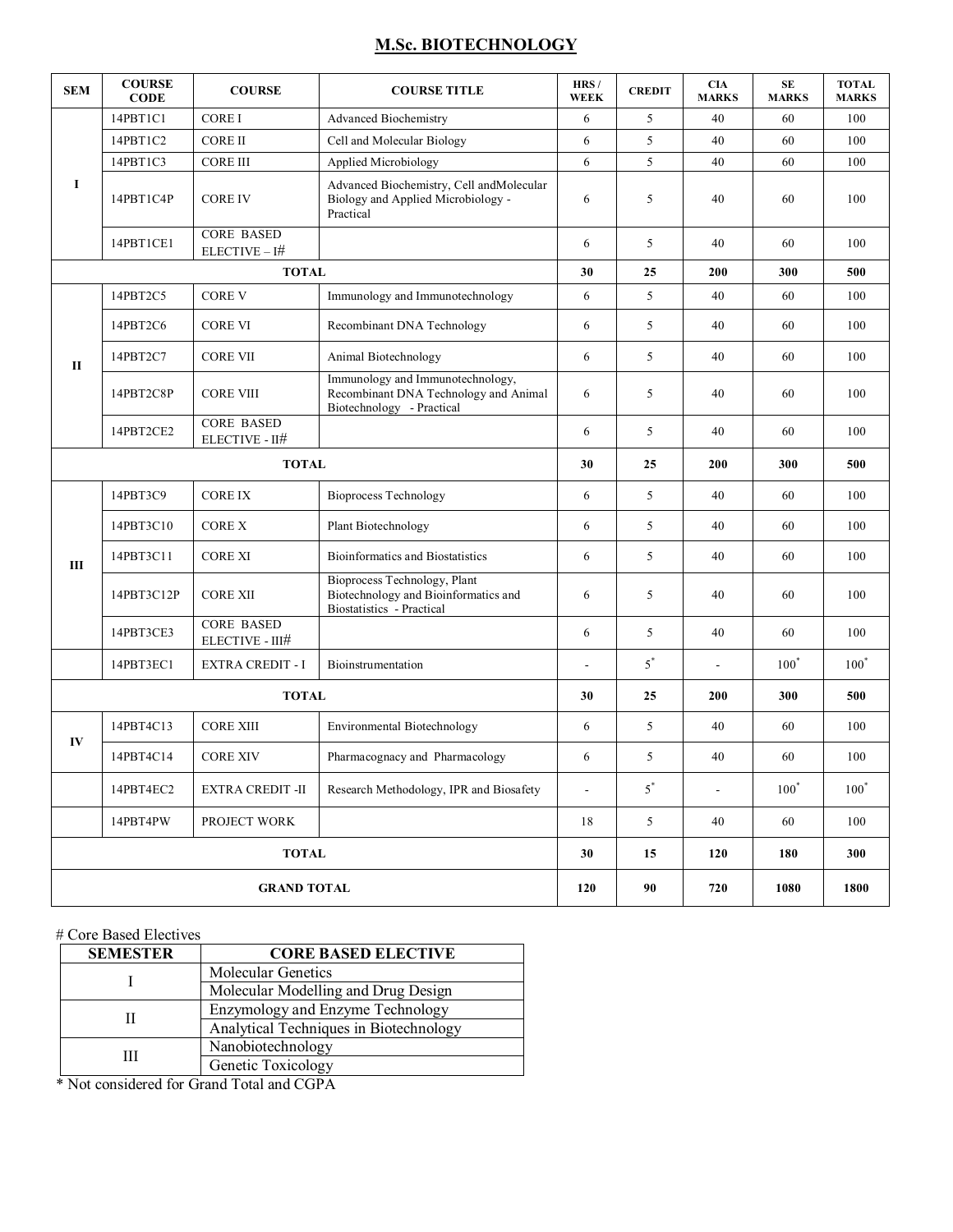## **SEMESTERI: CORE I ADVANCED BIOCHEMISTRY**

**Course Code: 14PBT1C1 Max Marks: 100** 

**Credit: 5 External Marks: 60**

### **Objectives:**

To study the structure, properties and metabolism of different biomolecules.To know the interrelationships between different metabolisms.

**Carbohydrate metabolism**: Glycolysis and gluconeogenesis– pathway, key enzymes and co-ordinate regulation. Mechanism of pyruvate dehydrogenase,<sup>#</sup>multienzyme complex and the regulation of this enzyme through reversible covalent modification#.The citric acid cycle and regulation.The pentose phosphate pathway.Metabolism of glycogen and regulation.

## **UNIT II:** 18 hours

**Metabolism of amino acids**:Overview of biosynthesis of nonessential amino acids. Catabolism of amino acid nitrogen– transamination, deamination, ammonia formation, the urea cycle and regulation of ureogenesis. Importance of glutamate dehydrogenase.<sup>#</sup>Catabolism of carbon skeletons of amino acids3– overview only.

## **UNITIII**: **18 hours**

**Lipid metabolism**:Fatty acid biosynthesis. Regulation of biosynthesis of triacylglycerol, phospholipids and cholesterol.α, β, γ, Oxidation of fatty acids– Role of carnitine cycle in the regulation of oxidation. Ketogenesis and its control.<sup>#</sup>Lipoprotein metabolism exogenous and endogenus pathways#.

**UNIT IV:** 18 hours **Metabolism of purines and pyrimidines**:Digestion and absorption of nucleoproteins, Metabolism of purines- *de novo* and salvage pathways for purine biosynthesis, regulation of biosynthesis of nucleotides. Purine catabolic pathway#.Hyperuricemia.Metabolism of pyrimidines- biosynthesis and catabolism.Oroticaciduria.

**UNITV:** 18 hours **Inborn errors of metabolism**: Disorders of carbohydrate metabolism-Glycogen storage disease.Disorders of amino acid metabolism-Phenylketonuria,maple syrup urine disease,Albinism and Alkaptonuria.Disorders of fatty acid oxidation and mitochondrial metabolism-Medium chain acyl-coenzyme A dehydrogenase deficiency.<sup>#</sup>Disorders of purine and pyrimidine metabolism# – Lesch-Nyhansyndrome,Lysosomal storage disorders-Gaucher'sdisease,Niemann Pick disease.

## **# #Self-study portion**

**Hours/week: 6 Internal Marks: 40**

# **UNIT I:** 18 hours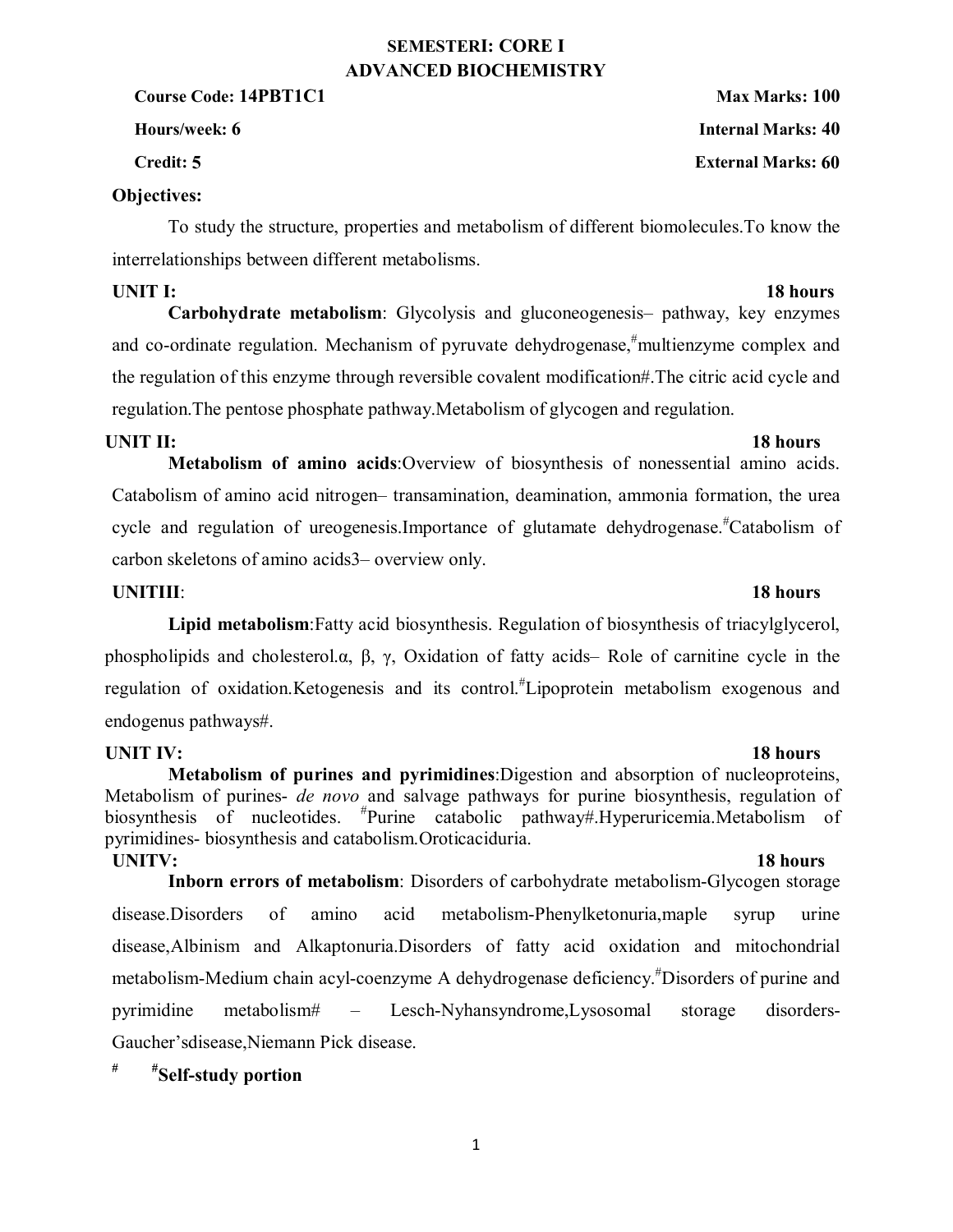1. Voet, D.andVoet, J.G. Biochemistry, 3rd Edition, John Wiley& Son, 2004.

UNIT-I -Chapter 17, 18

UNIT-II Chapter 26

UNIT-III Chapter 25

UNIT-IV Chapter 28

UNIT-V Chapter 12

- 1. Conn, E.E.,. "Outlines of Biochemistry" 5th Edition, John Wiley & Sons.(1987)
- 2. Murray, R.K.,. "Harper's Illustrated Biochemistry", 27th Edition, McGraw-Hill.(2006)
- 3. Nelson, D. L and M.M. Cox.,. "Lehninger's Principles of Biochemsitry", 4th Edition,W.H. Freemen & Co.(2005)
- 4. Rastogi, S.C.. "Biochemistry" 2nd Edition, Tata McGraw-Hill.(2003)
- 5. Satyanarayana, U. and U. Chakerapani,. "Biochemistry" 3rd Rev. Edition, Books & Allied (P) Ltd.,(2006)
- 6. Voet, D. and Voet, J.G.,. "Biochemistry", 3rd Edition, John Wiley & Son.(2004)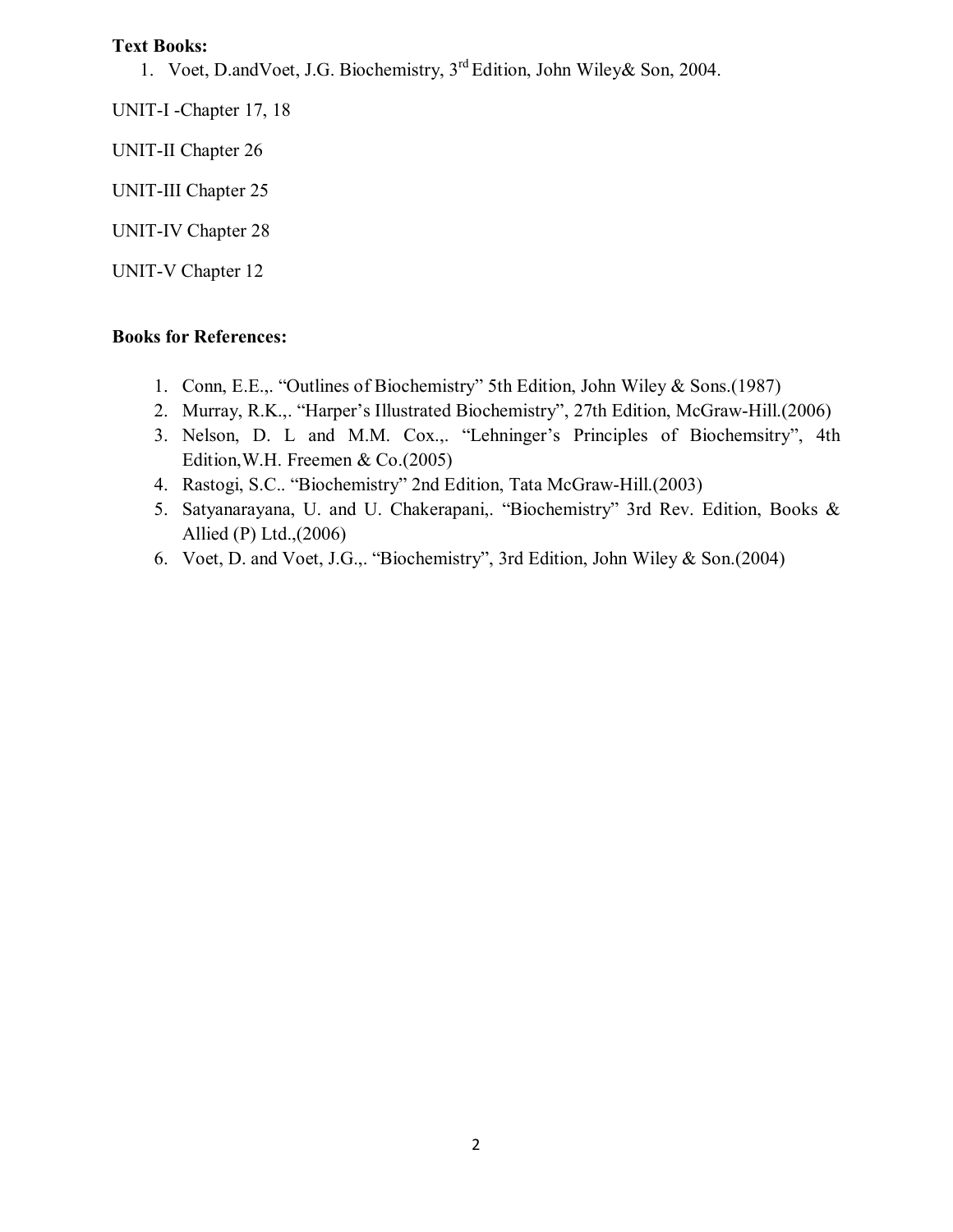# 3

### **SEMESTERI: CORE II CELL AND MOLECULAR BIOLOGY**

**Course Code: 14PBT1C2 Max. Marks: 100 Hours/week: 6 Internal Marks: 40 Credit: 5 External Marks: 60**

### **Objective:**

To develop basic knowledge and skills in cell and molecular biology and to aware of the complexity and harmony of the cell.

**UNITI:** 18 hours

**CellBiology**: Cell Theory- Prokaryotic and Eukaryotic cell structure and Intracellular organelles. DNA & RNA as genetic material - structure and function.Prokaryotic and eukaryotic genome organization.# Cytoskeleton# - Mitosis and Meiosis.

## **UNITII:** 18 hours

**Replication**: Enzymes in DNA replication - modes of replication. <sup>#</sup>Prokaryotic and eukaryotic replication#– Events- Plasmids – Types and replication.

# **UNIT III:** 18 hours

**Transcription**:Mechanism of transcription in prokaryotes and eukaryotes- RNA polymerases, <sup>#</sup>promoter sequences for RNA polymerases#, enhancers and silencers, transcription factors and initiation of transcription, elongation and termination of transcription. Post transcriptional modifications.

## **UNITIV:** 18 hours

**Translation**:Protein synthesis in prokaryotes and eukaryotes. Initiation, elongation and termination of translation. Comparison of protein synthesis in prokaryotes and eukaryotes.<sup>#</sup>Post translational modification of proteins#.

## **UNITV: 18 hours**

**DNA Repair and Protein Localization**:DNA repair and recombination-Chaperons and protein folding - # nuclear localization signals for nucleus# – mitochondria – chloroplast – Golgi endoplasmic reticulum- membrane and secretory proteins and targeting.

**# #Self-study portion**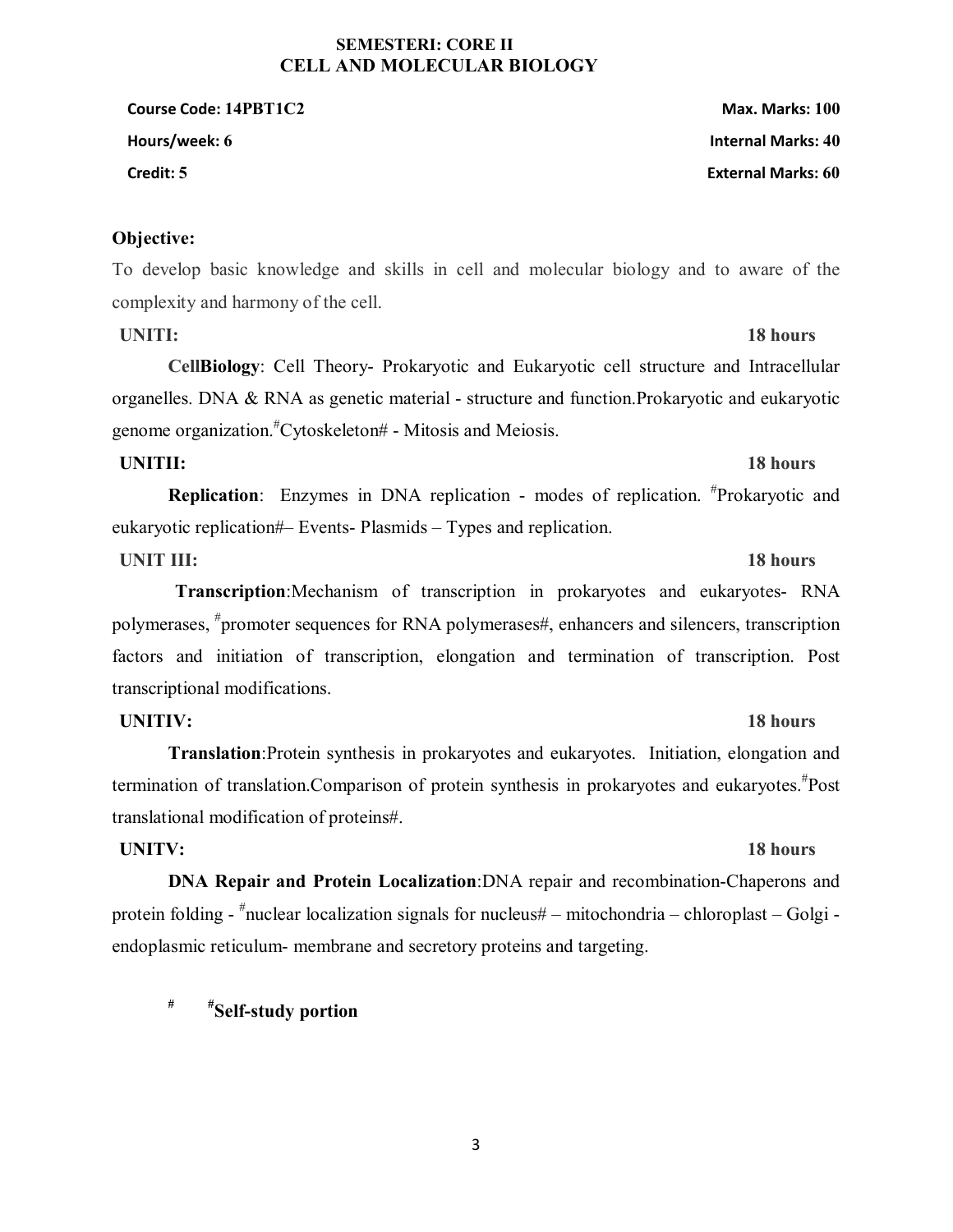### **Text book:**

- 1. Gerald Karp,.Cell and Molecular Biology: Concepts and Experiments,. John Wiley & Sons, (2009)
- 2. Harvey Lodish et al.,.Molecular Cell Biology, W. H. Freeman Publication. (2008)
- 3. Maloy, S.R., J.E.Cronan and D.Friefelder. Microbial Genetics Jones and Bartlett publishers.(1994)

UNIT I: Chapter 1 & 5.T.B.2

UNIT II: Chapter 4, T.B.2

UNIT III: Chapter 11 ,T.B.1

UNIT IV: Chapter 12,T.B.1

UNIT V: Chapter 4, T.B.1

### **References:**

- 1. Levin. B., Genes VII Oxford University Press.(2004)
- 2. Philip C. Turner,.Molecular Biology, Garland Science. (2005)
- 3. Buchanan,.Biochemistry and Molecular Biology of Plants.(2000)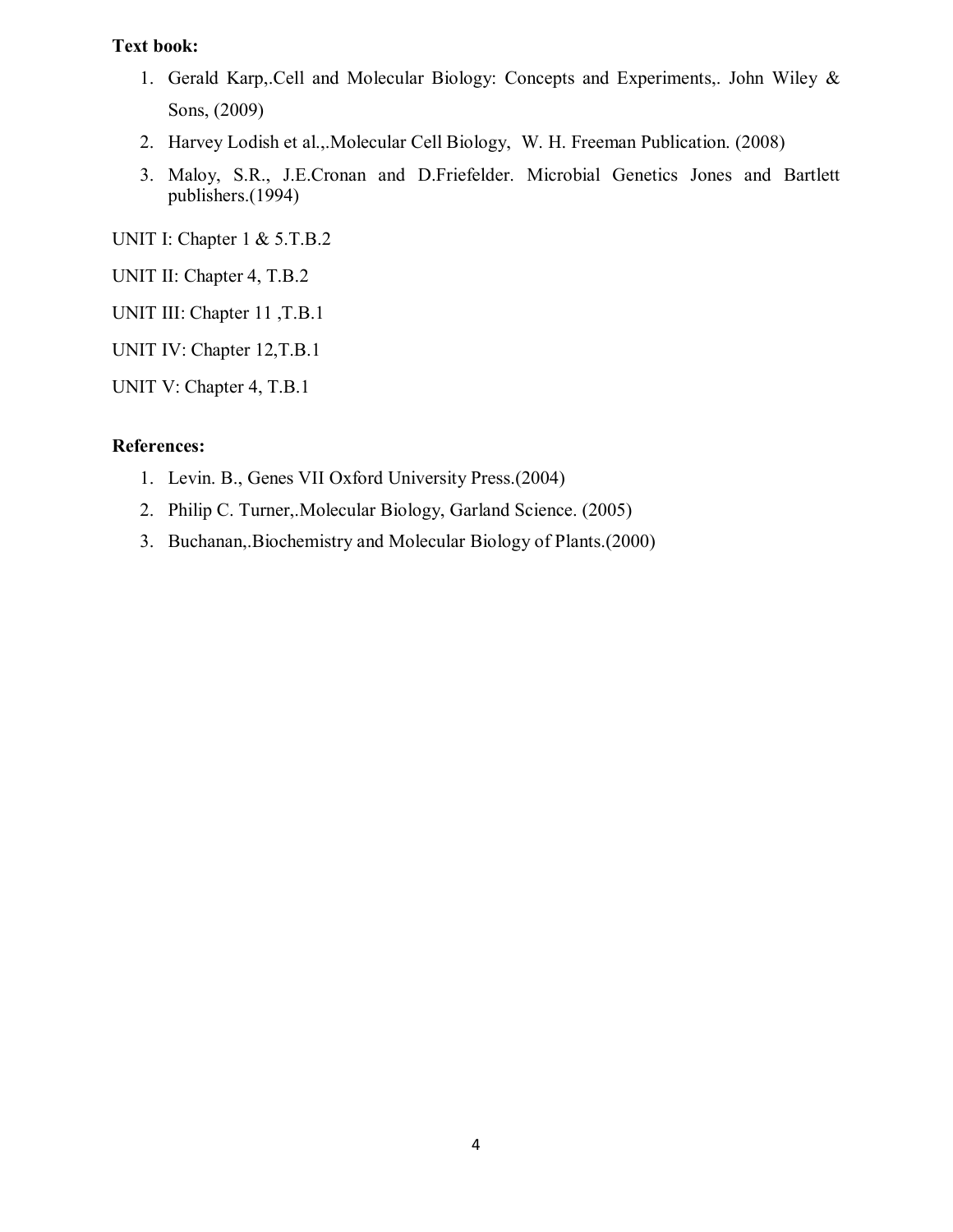### **SEMESTERI:CORE III APPLIED MICROBIOLOGY**

**Course Code: 14PBT 1C3 Max Marks: 100 Hours/week: 6 Internal Marks: 40 Credit: 5 External Marks: 60**

### **Objective:**

To understand and study the applications of microbesin various industries.

### **UNIT I:** 18 hours

**Soil Microbiology:** Soil microbes: Bacteria, Fungi, Actinomycetes, Algae, Protozoa, Viruses. Interaction among soil microorganisms: Neutral association, Beneficial association, Alagae and Fungi, Harmful association. Role of microorganisms in Biogeochemical cycle: Carbon cycle, Nitrogen cycle. # Proteolysis: Amino acid degradation, Nitrification, Reduction of Nitrate to Ammonia, Denitrificaiton, Nitrogen fixation<sup>#</sup>. Sulphur cycle, Rhizophere, Role of Mycorrhizal fungi in plants.

## **UNIT II:** 18 hours

**Agricultural Microbiology:** Sources of organic matter, Formation of Humus, Decomposition of organic matter. Inorganic Nutrients in soil, Microbes and Agriculture, Phosphorous uptake, Nitrogen fixation.<sup>#</sup>Microbes as Biofertilizers: Biofertilizers, Steps in preparing Biofertilizer#. Advantages of Blue green algal biofertilizers, Development of BGA strains.Algalization and crop yield. Microbial Insect pest control; Bacterial insecticides (*Verticilliumlecanii, Thirustellathomposonii, Nomuraearileyi, Pseudomonas* as Bacterial insecticides, Bacillus species as Bacterial insecticide, # Viral insecticide: Entomopathogenic fungi (*Metarhiziumanisopliae, Beauveriabassiana*) # .

### **UNIT III:** 18 hours

**Industrial Microbiology:**Produciton of yeast, recovery, preservation. Ethyl Alcohol from Molasses; Uses of Alcohol; Beer production, Composition of Beer, Manufacture of Beer.# VinegarProduciton; Methods of Manufacture, Defects of vinegar and uses, Citric acid production; Lactic acid production, Production of Antibiotic, Vitamin production<sup>#</sup>.

### **UNIT IV:** 18 hours

**Microorganisms Harmful to Animals:** Animals resistance to pathogens -organisms causing diseases and Mode of transmission and control - Bacteria, Virus, Fungi, # Protozoa, Helminths<sup>#</sup>, Prions.

### **UNIT V:** 18 hours

**Medical microbiology:** Pathogenicity of microorganisms; Host parasite relationships, pathogenesis of viral diseases, Pathogenesis of Bacterial diseases, Techniques and applications of detection and removal of endotoxins; #Antimicrobial chemotherapy – General characteristics of Antimicrobial drug – determining the level of Antimicrobial activity – mechanisms of action of antimicrobial agents<sup>#</sup>; Clinical microbiology – Tehniques and applications of health care professionals and monoclonal antibodies in clinical microbiology.

### $\#$ **# #Self-study portion**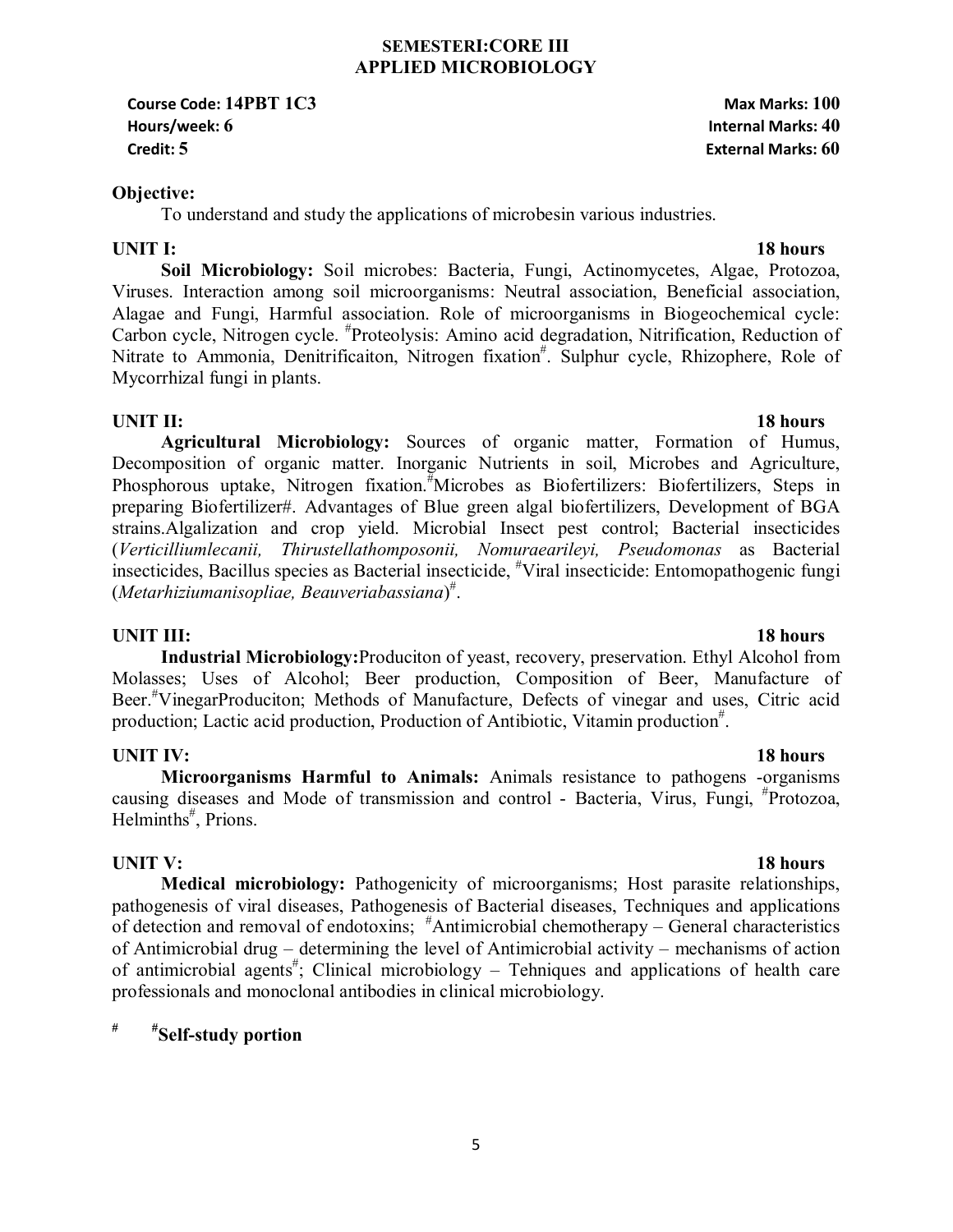T.B. 1.Moshrafuddin Ahmed, BasumataryS.K..Applied Microbiology.MJP Publishers, Chennai – 600005.(2006)

T.B. 2. Cappuccino Sherman. Microbiology a Laboratory Manual 6<sup>th</sup> Edition. 2004.

 UNIT I Chapter V, T.B.1 UNIT II Chapter VIII, T.B. 1 UNIT III Chapter IX, T.B.1 UNIT IV Chapter XIV, T.B. 1 UNIT V Chapter XIV, T.B. 2

- 1. Davis BD- Dulbecco R- Eisen HN- Ginsberg HS.. Microbiology- Harper Intl. Edition.(1980)
- 2. Lancing M. Prescott., John P. Harley and Donald A. Klein.. Microbiology. McGraw Hill Higher Education.(2005)
- 3. Michael J. Pelczar., E.C.S. Chan and Noel R. Krieg.. Microbiology. Tata McGraw Hill Education.(2001)
- 4. Tortora- F. C. Microbiology An Introduction- Benjamin-Cummings Publications. (1995).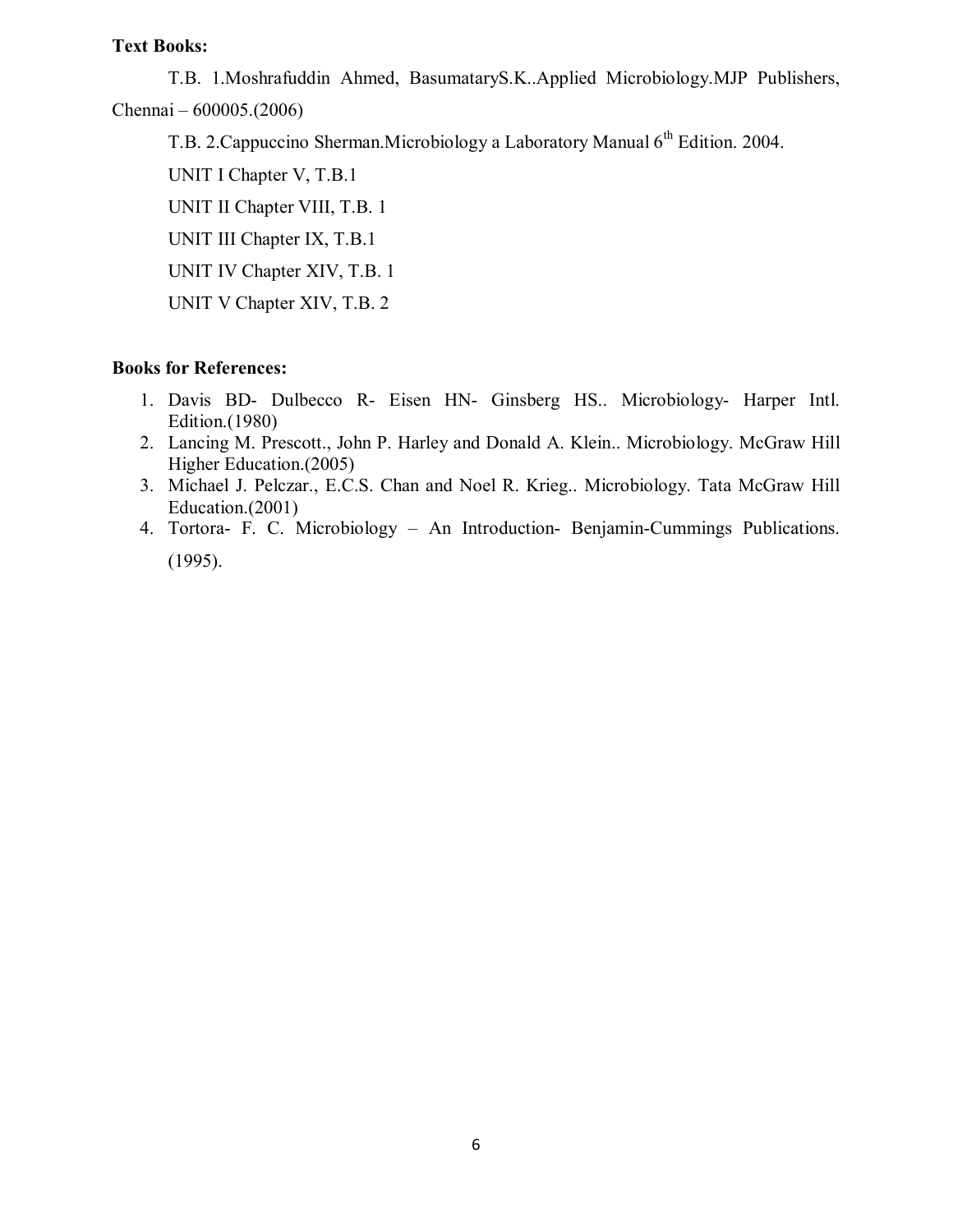### **SEMESTERI:CORE IV**

### **ADVANCED BIOCHEMISTRY, CELL AND MOLECULAR BIOLOGYAND APPLIED MICROBIOLOGY - PRACTICAL**

**Course Code:14PBT1C4P Max Marks: 100 Hours/week: 6 InternalMarks:40 Credit:5 External Marks:60**

### **Objective:**

To provide students with an advanced integrated knowledge on biochemistry and understanding of core topics, with general principles on molecular biology and microbiology.

- 1. Theory and application of colorimeter- Spectrophotometer- Electropphoresis pH meter.
- 2. Study of Mitosis from Onion root tip.
- 3. Study of Meiosis from Grass hopper testis.
- 4. Staining of buccal epithelial cell.
- 5. Preparation of a few regularly used buffers in molecular biology.
- 6. Estimation of proteins- amino acids- sugars.
- 7. Preparation of competent cells and transformation- Transduction- Conjugation.
- 8. Theory and application of Microscopy, SEM, TEM, Fluorescence microscope.
- 9. Microbial culture Media preparation- Sterilization.
- 10. Culture transfer techniques- Isolation of pure cultures.
- 11. Bacterial staining (Simple- Negative- Gram's- Spore).
- 12. Bacterial growth curve.
- 13. Isolation of Antibiotic producing organism and determination of antimicrobial spectrum of isolates.
- 14. Extracellular activities of microorganisms.

### **Text Books:**

1. Murray, R.K., Harpers Iiustrated Biochemistry, 27<sup>th</sup> edition, McGraw- Hill. 2006.

2. Lancing M. Prescott., John P. Harley and Donald A. Klein. Microbiology, McGraw Hill Higher Education. 2005.

3. Maloy, S.R., J.E. Cronan and D. Friefelder. Microbial Genetics Jones &Barlett Publishers. 1994.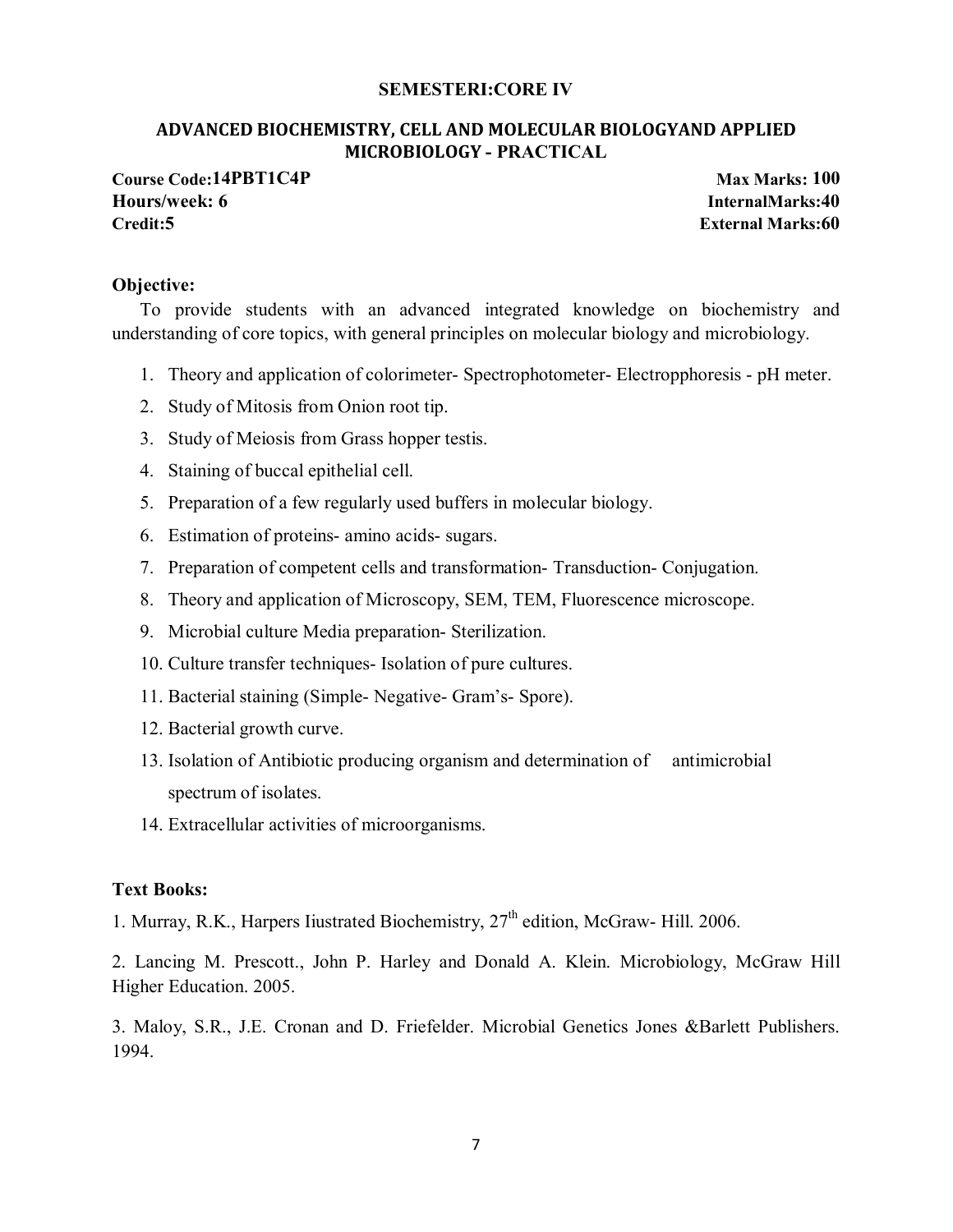# **SEMESTERI:CORE BASED ELECTIVE – I MOLECULAR GENETICS**

**Course Code: 14PBT1CE1 Max Marks: 100 Hours/week: 6 Internal Marks: 40 Credit: 5 External Marks: 60**

### **Objective:**

This paper provides insight on recombination, jumping genes and regulation processes in prokaryotes and eukaryotes, mutations and their repair mechanisms.

### **UNITI:** 18 hours

**Crossing over and Recombination:** Linkage mapping techniques in eukaryotes – Ordered and un-ordered, Genetics of Bacteria and virus: Conjugation - Transduction – Discovery- generalized transduction- specialized transduction- Transformation – the processcompetency. <sup>#</sup>Bacterial viruses- discovery- genetic fine structure<sup>#</sup>; Elucidation of fine Structure of genes by Benzer's experiment- Cis-Trans complementation.

### **UNITII:** 18 hours

**Mutation& DNA Repair:** Mutation – Genetic variability required for evolution. Mutation – basic features of the process – somatic- Germinal- spontaneous- induced randomnon – adaptive- reversible nature of mutations. # Molecular basis of mutation – chemical-Radiation.orgin of spontaneous mutations<sup>#</sup>.Conditional lethal mutations and their uses.Amestest suppression of mutation.

### **UNITIII:** 18 hours

**Regulation of gene expression in prokaryotes:** Operon systems – lactose operon – induction- catabilite repression. Tryptophan operon - Repression- attenuation. Arabinose operon - positive and negative controls.  ${}^{\#}$ Translational control & gene expression- post translational regulatory mechanisms<sup>#</sup>.Molecular biology of lambda phage life cycle- HIV structure & genome.

### **UNIT IV:** 18 hours

**Gene regulation in eukaryotes:** spatial and temporal regulation of eukaryotic genes – tubulin genes in plants- globins genes in animals.  $\textsuperscript{#}$ Induction & transcriptional activity by environmental and biological factors – temperature- molecular control & Transcription in eukaryotes- enhancers- silencers. <sup>#</sup>Eukaryotes transcription factors<sup>#</sup>. Epigenetic regulation- RNA mediated regulation. DNA methylation.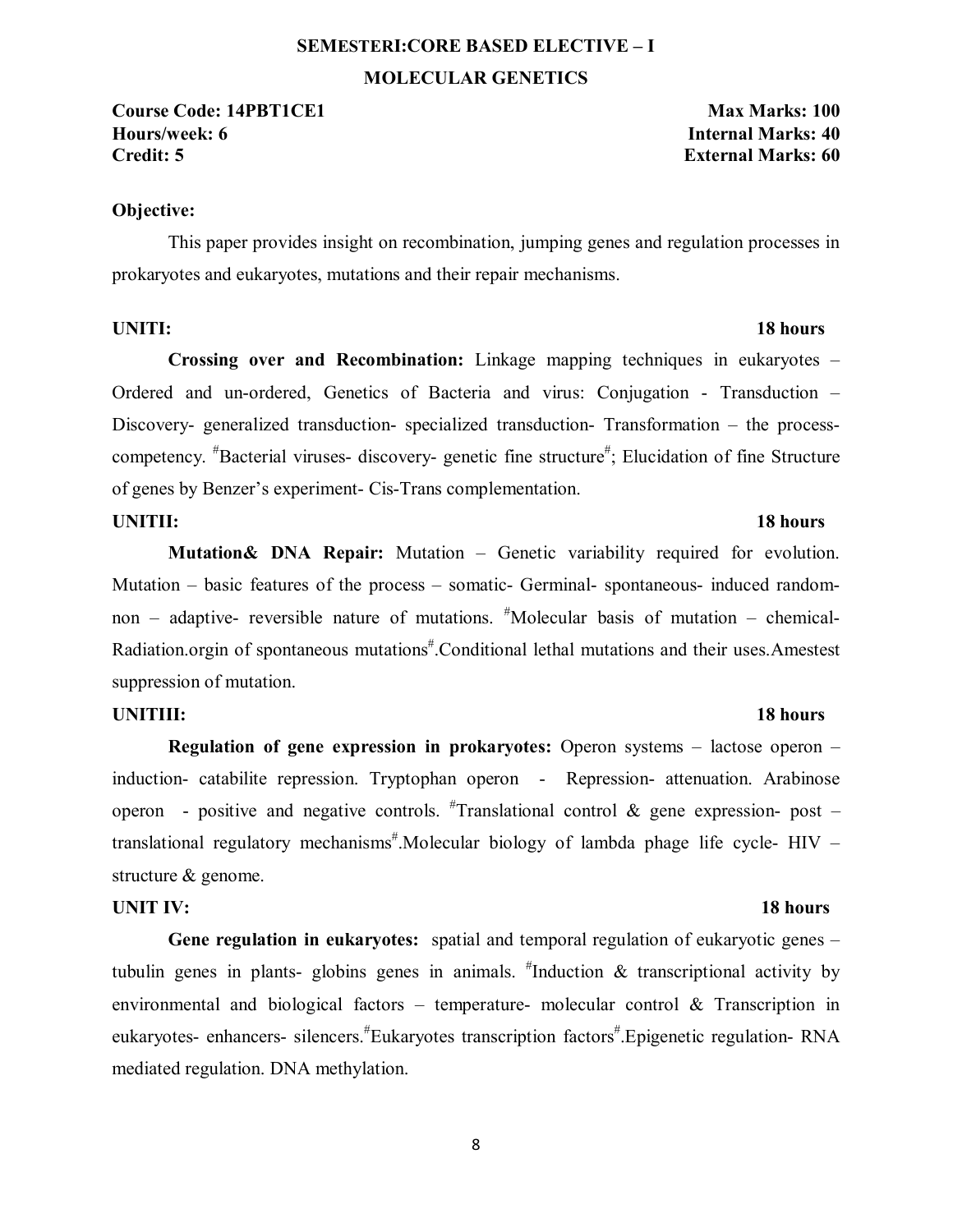### **UNIT V:** 18 hours

**Transposable genetic elements:** IS Elements- composite transposons- Tn3- Tn5- Tn 9- Tn10 elements- medical significance. <sup>#</sup>Eukaryotes – Ac and Ds elements in maize- P elements in *Drosophila.Retro* transposons<sup>#</sup>.Genetic and evolutionary significance of transposable elements.# Cell cycle – genetic control of cell division.

# **# #Self-study portion**

### **Text Book:**

- 1. David Freifelder. Microbial Genetics, , 2nd Edition. NarosaPublishing House. (1994)
- 2. Hartl, D.L and E.W. Jones. Genetics- analysis of genes and genomes.. 6th edition. Jones and Bartlett publishers. (2005)
- 3. Nancy Trun, Janine Trempy. Fundamental Bacterial Genetics, Blackwell Publishing. (2004)

UNIT I: Chapter 9, T.B.1 UNIT II: Chapter 3 & 4. T.B.3 UNIT III: Chapter 12. T.B.2 UNIT IV: Chapter 11, T.B.1 UNIT V: Chapter 6, T.B.3

- 1. Daniel Hartl and Maryellen Ruvolo. Genetics.. Jones & Bartlett Publishers.(2011)
- 2. Gardner, E.J., Simmons, M.J., and Snusted D.P.,. Principles of Genetics, John Wiley and Sons, New York. (1991)
- 3. Karvita B. Ahluwalia, AhluwaliaKarvita B. Genetics.. New Age International.(2009)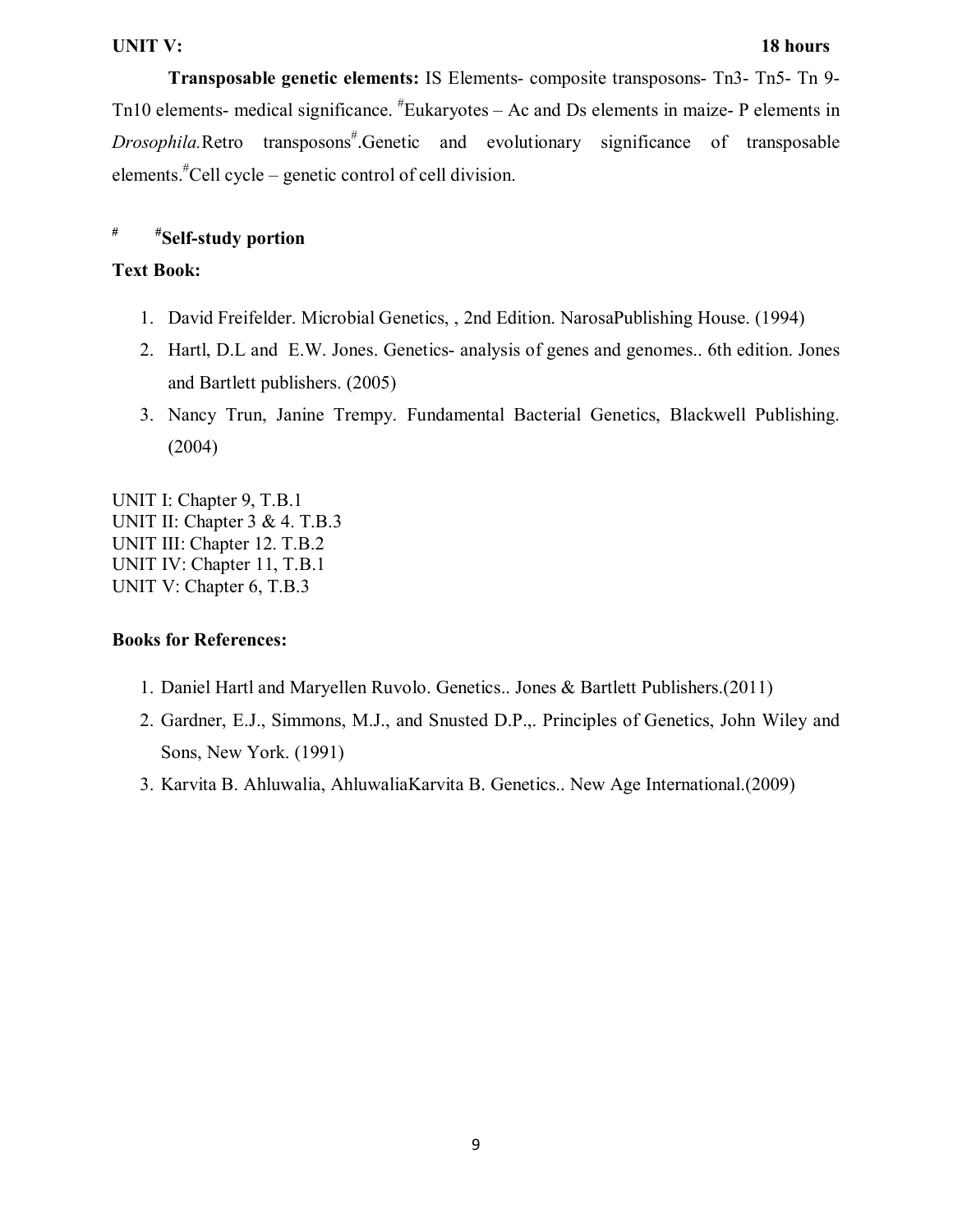### **SEMESTERI:COREBASED ELECTIVE – I MOLECULAR MODELLING AND DRUG DESIGN**

**Course Code: 14PBT1CE1 Max Marks: 100 Hours/week: 6 Internal Marks: 40 Credit: 5 External Marks: 60**

### **Objective:**

To understand the critical relationship among biomolecular structure, function and force field Models.

**Introduction to Molecular Modelling**: Introduction - Useful Concepts in Molecular Modelling: Coordinate Systems. Potential Energy Surfaces.MolecularGraphics.Surfaces.Computer Hardware and Software.<sup>#</sup>The Molecular Modelling Literature#.

### **UNIT II:** 18 hours

**Force Fields:** Fields. Bond Stretching.AngleBending.Introduction to Non-bonded Interactions.ElectrostaticInteractions.Van der Waals Interactions.Hydrogen Bonding in Molecular Mechanics.# Force Field Models for the Simulation of Liquid Water#.

### **UNIT III:** 18 hours

**Energy Minimisation and Computer Simulation:** Minimisation and Related Methods for Exploring the Energy Surface. Non-Derivative method, 1st and 2nd order minimisation methods. Computer Simulation Methods.# Simple Thermodynamic Properties and Phase Space.Boundaries.# Analyzing the Results of a Simulation and Estimating Errors#.

## **UNIT IV:** 18 hours

**Molecular Dynamics & Monte Carlo Simulation:** Molecular Dynamics Simulation Methods. Molecular Dynamics Using Simple Models.Molecular Dynamics with Continuous Potentials.# Molecular Dynamics at Constant Temperature and Pressure.Monte Carlo Simulation of Molecules.# Models Used in Monte Carlo Simulations of Polymers#.

## **UNIT V:** 18 hours

**Structure Prediction and Drug Design:** Structure Prediction - Introduction to Comparative Modeling. Sequence Alignment. # Constructing and Evaluating a Comparative Mode<sup>#</sup>l. Predicting Protein Structures by 'Threading', Molecular Docking, AUTODOCK and HEX. Structure based De Novo Ligand design, Drug Discovery – QSAR.

# **# #Self-study portion**

## **UNIT I:** 18 hours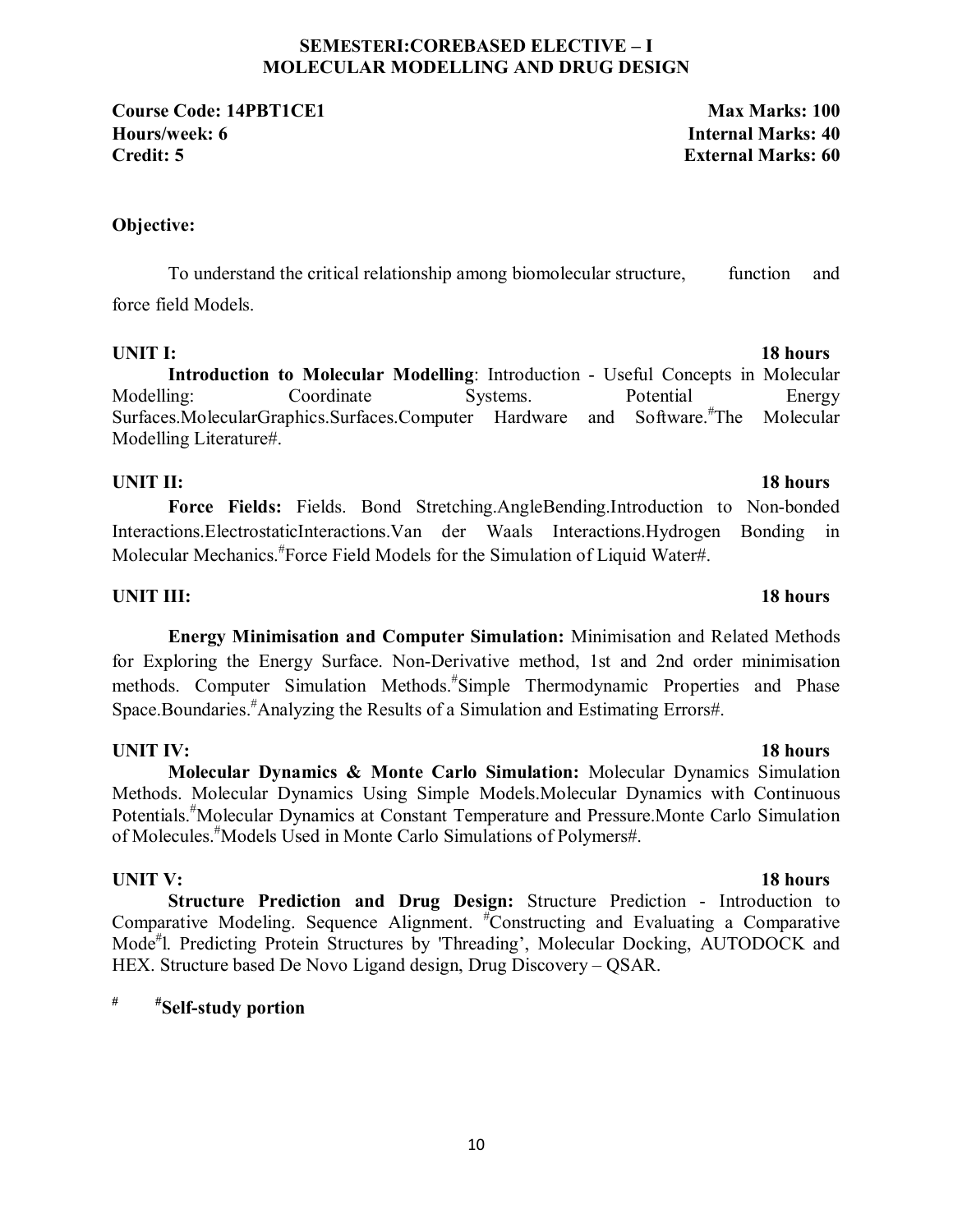1. H.D. Holje, W. Sippl, D. Rognan. Molecular Modelling. Willey-VCH & Co. 2000. UNIT I Chapter II UNIT II Chapter II UNIT III Chapter X UNIT IV Chapter III UNIT V Chapter IV

- 1. Claude Cohen, N.. Guidebook on Molecular Modeling in Drug Design, Gulf Professional Publishing, (1996)
- 2. Haile, J.M.. Molecular Dynamics Simulation Elementary Methods, John Wiley and Sons, (1997)
- 3. Leach, A.R,. Molecular Modelling: Principles And Applications, Pearson Education India. (2009)
- 4. Leach, A.R.. Molecular Modelling Principles and Application, Longman. (2001)
- 5. SatyaPrakash Gupta,. QSAR and Molecular Modeling, Springer Anamaya Publishers.(2008)
- 6. Vintner,. Molecular Modelling and Drug Design, CRC Press. (1994)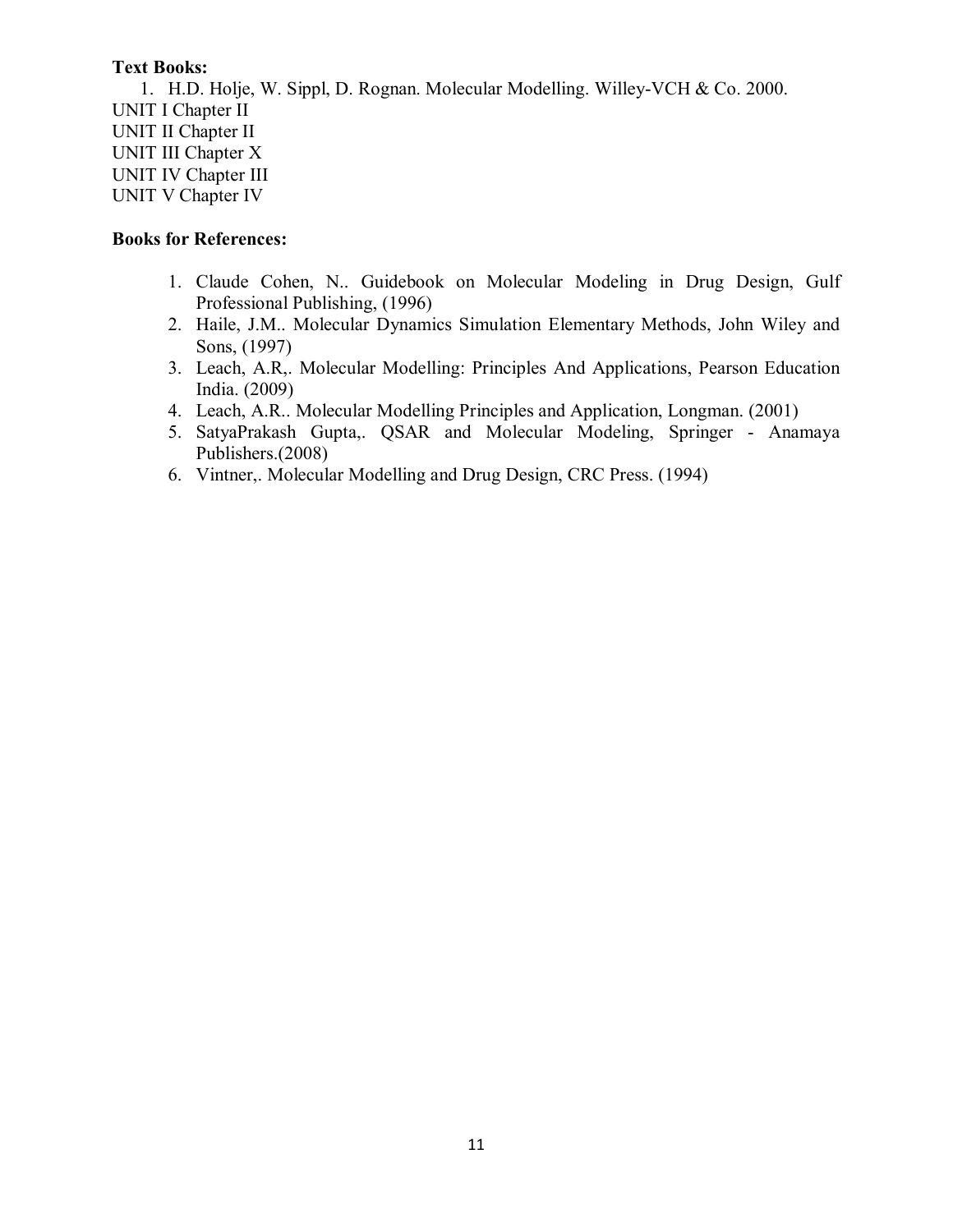### **SEMESTERII:CORE V**

### **IMMUNOLOGY AND IMMUNOTECHNOLOGY**

**Course Code: 14PBT2C5 Max Marks: 100 Hours/week: 6 Internal Marks: 40 Credit: 5 External Marks: 60**

**Objective:** 

The objective of this course is to learn about the structural features of the components of the immune system and its functions.

## **UNIT I:** 18 hours

**Anatomy of the immune system:** Components of innate and acquired immUNITy; Haematopoesis; Organs and cells of the immune system- primary and secondary lymphoid organs. # Mucosal and Cutaneous associated Lymphoidtissue(MALT&CALT)#; Antigens – immunogens -haptens.

### **UNIT II:** 18 hours

**B and T lymphocytes Immune response:** Immunoglobulins-basic structure, classes & subclasses of immunoglobulins, antigenic determinants; Multigene organization of immunoglobulin genes; Cytokines-properties, receptors and therapeutic uses; Antigen processing and presentation. <sup>#</sup>Complement activation – classical and alternative pathways.

### **UNITIII:** 18 hours

**ImmunodeficienciesandTransplantationImmunology:**Primaryimmunodeficiencies– # Lymphoid and myeloid immunodeficiencies. Immune –complex diseases, Secondary Immunodeficiencies – HIV/AIDS. # Immunologicbasis of graft rejection#.

**UNITIV:** 18 hours **Cancer & Immune system:** Cancer: origin & terminology, Oncogenes & cancer induction. # Tumors of the immune system, tumor antigens, tumor evasion of immune system.Cancer immunotherapy.# Immunosupressive therapy#.

### **UNITV: 18 hours**

**Immunotechnology:** Advanced immunological techniques- RIA, ELISA, FISH, FACS, Western blotting, ELISPOT assay, immunofluorescence, #flow cytometryand immune electronmicroscopy;<sup>#</sup>Biosensor assays for assessing ligand –receptor interaction; Immunodiagnostics.

### **# #Self-study portion**

### **Text Book:**

- 1. Ivan Roitt, Essential Immunology, 10th Edn. Blackwell Scientific Publication, 2002.
- 2. Kuby, J. Immunology. W.H. Freeman and Company, New York. 2002.

UNIT1: TB:1Chapter -1 UNIT2: TB:2Chapter-3 UNIT3: TB:2Chapter-11,12 UNIT4: TB:2Chapter –14 UNIT5: TB :1Chapter -9

### 12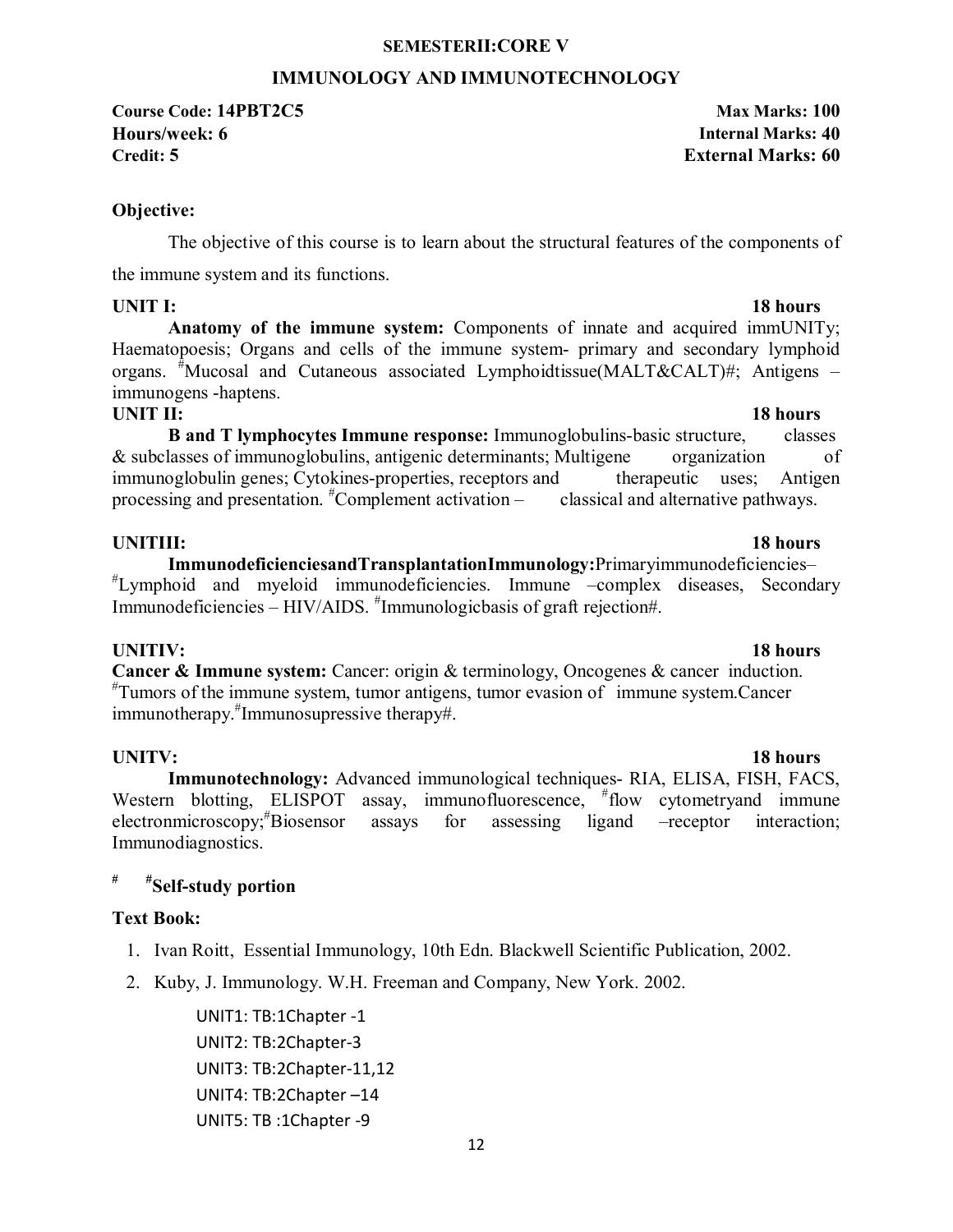## **References:**

- 1. Brostoff J, Seaddin JK, Male D, Roitt IM.,. Clinical Immunology, 6th Edition, Gower Medical Publishing,.(2002)
- 2. Janeway et al.,.Immunobiology, 4th Edition, Current Biology publications..(1999)
- 3. Paul,. Fundamental of Immunology, 4th edition, Lippencott Raven.(1999)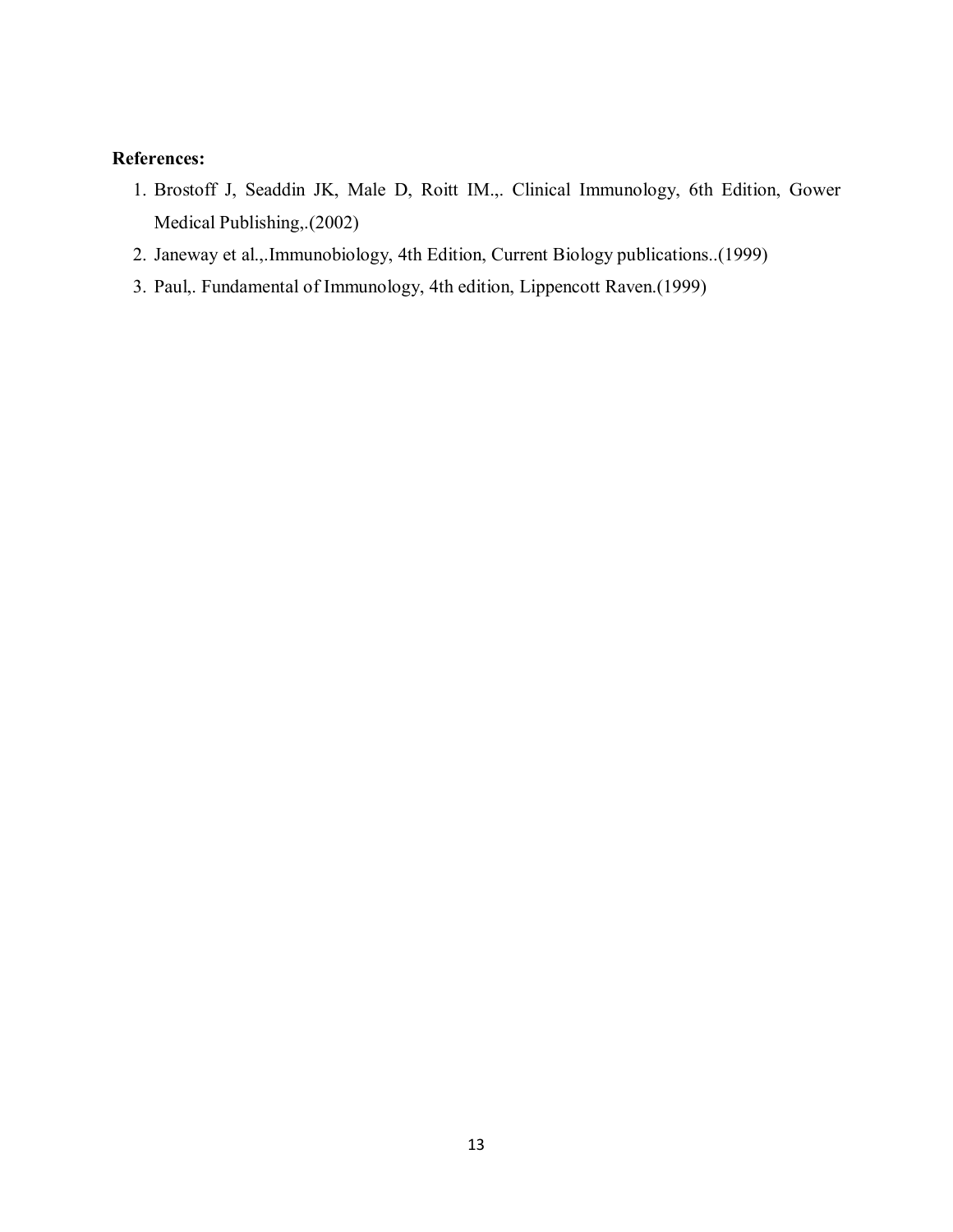### **SEMESTERII:CORE VI RECOMBINANT DNA TECHNOLOGY**

**Course Code: 14PBT2C6 Max. Marks:100 Hours/week: 6 Internal Marks: 40 Credit: 5 External Marks: 60**

### **Objective:**

To understand the potential scientific consequences of rDNA and discuss its ethical, legal, and social issues.

### **UNITI:** 18 hours

**Enzymes in genetic engineering** - restriction endonucleases - ligases - alkaline phosophatase - polynucleotide kinase - terminal deoxynucleotidyltransferase - S1 nuclease - DNA polymerase I, holoenzyme - DNA polymerase III, Klenow fragment - Taq DNA polymerase - RNases - ribonuclease - reverse transcriptase – poly (A) polymerase - # deoxyribonuclease#.

### **UNITII:** 18 hours

**Vectors** - plasmids - replication - size - copy number - amplification - types - cloning vectors based on bacterial plasmids - plasmid pBR322 - origin - advantage - Col E1 plasmid DNA - pMB9 plasmid; cosmid vectors and their use; <sup>#</sup>virus vectors for animal cells; vector for plant cells; shuttle vectors; # expression vectors#.

### **UNITIII:** 18 hours

**Cloning strategies** - Techniques in gene manipulation; cutting and joining DNA introduction of DNA into cells.# Construction of genomic libraries and cDNA libraries# - probe construction, labeling.

### **UNITIV:** 18 hours

**Methods of selection and screening of recombinant DNA** - gene transfer techniques molecular mechanism of anti-sense technology - inhibition of splicing - poly adenylation& translation,  $*$ disruption of RNA structure & capping - application of anti-sense technology#. **UNITV:** 18 hours

**rDNA Technology in solving human problems -** insulin production, Safety regulations in rDNAtechniques.# Environmental release of GMOs#- risk analysis and assessment.

 **18 Hours**

## **# #Self-study portion**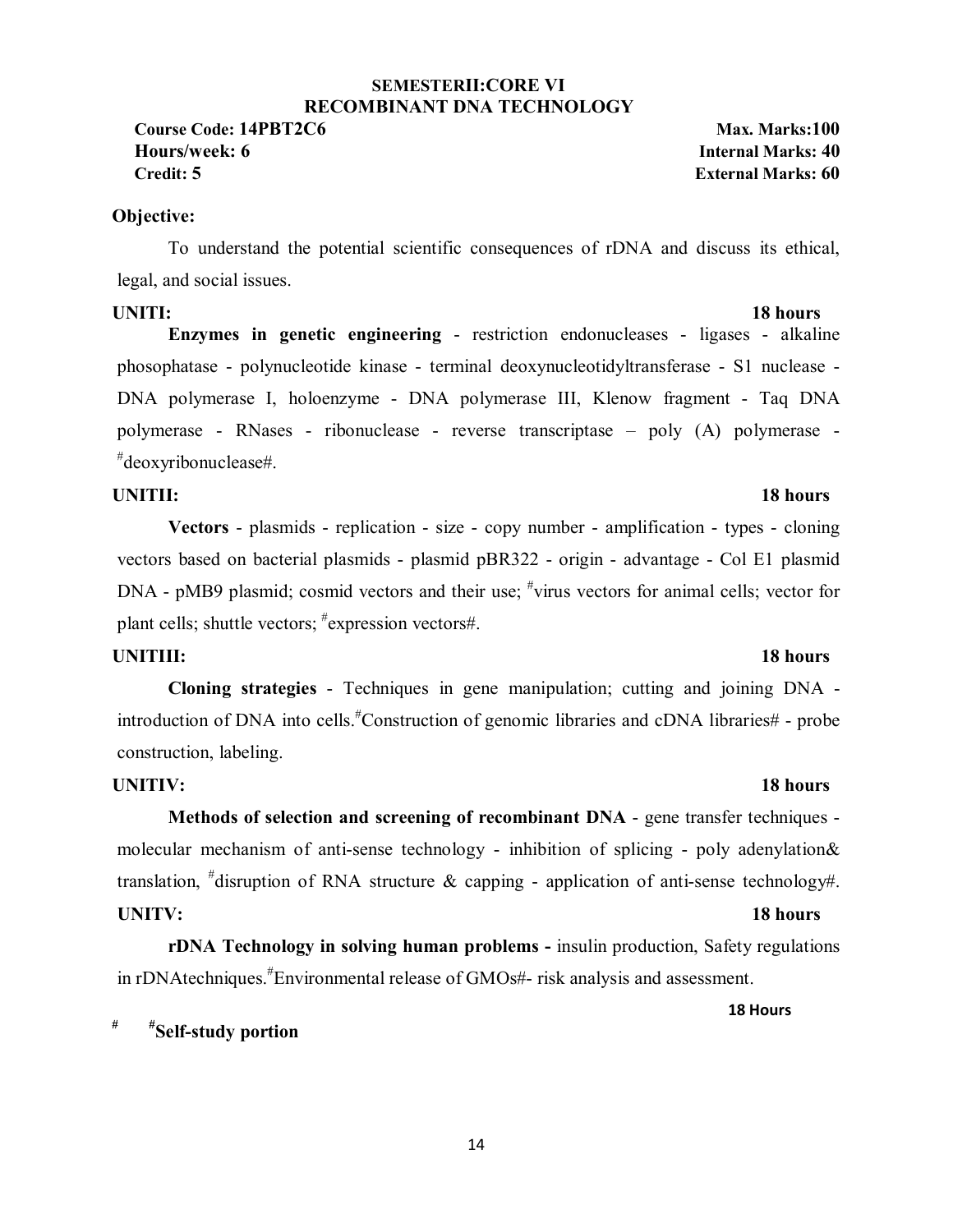- 1. Murray, E.T.. Gene Transfer and expression protocols methods in molecular biology volume Humana Press.(1991)
- 2. Old, R.N. and S.B. Primrose,. Principles of gene manipulations, Blackwell Scientific Publications.(1994)
- 3. Watson, J.D., M.Gillman, J.Witknow Ski and M.Zoller,. Recombinant DNA (2<sup>nd</sup> Ed), Scientific Americans books, New York.(1992)

UNITI: Chapter 2. T.B.2 UNITII: Chapter 3-5,T.B.2 UNITIII: Chapter 5. T.B.3 UNITIV: Chapter 11. T.B.3 UNITV: Chapter 7, T.B.2

### **References:**

- 1. Glover, D.M and B.D. Hames,. DNA Cloning I & II,. IRL Press. (1995)
- 2. Innis, M.A., D.H. Gelfant&J.J.Sninskey,. PCR Strategies,. IRL Press.(1995)
- 3. Puhler, A.,. Genetic Engineering of Animals, VCH Publishes, Weninheim FRG. (1993).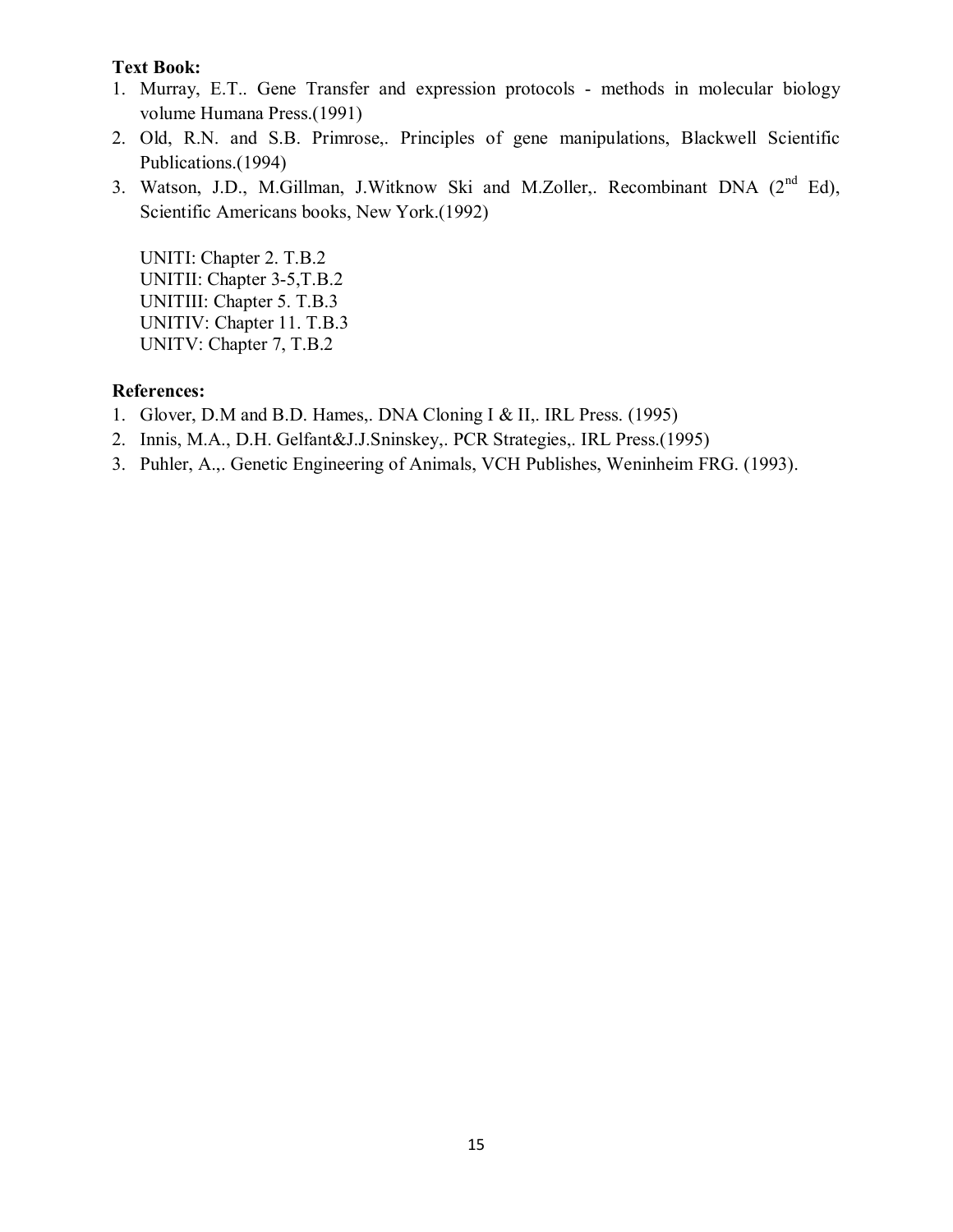### **SEMESTERII:CORE VII ANIMAL BIOTECHNOLOGY**

**Course Code: 14PBT 2C7** Max. Marks:100 **Hours/week: 6 Internal Marks: 40 Credit: 5 External Marks: 60**

### **Objectives:**

To study the basic principles and techniques involved in animal cell culture and to understand the concepts achievements in Animal systems.

### **UNIT I:** 18 hours

*Gametogenesis and Embryodevelopment*: Molecular biology of animal development - Oogenesis and fertilization- Blastula- gastrulation and morphogenesis. Genetic analysis of development in drosophila- a model system- sex determination in drosophila- maternal gene activity- zygotic gene activity-  $\#$ vertebrate homologues of invertebrate genes#.

## **UNITII:** 18 hours

*Animal cell and tissue culture***:** Primary cell culture- Different types of cell lines transformed cell lines- cell culture media – components and their function- serum- and serum free media;  $CO<sub>2</sub>$  incubator; Organ culture methods of introducing of DNA into cell lines – microinjection- calcium phosphate transfection- lipofection- electroporation; # Reporter gene systems – luciferase and green fluorescent protein- CAT assay#. Preservation of animal cells; American type culture collection.

### **UNIT III:** 18 hours

*In vitrofertilization and embryo transfer:* Embryo technology, Development and use of transgenic animals – retroviral method- embryonic stem cell method- micro –injection method. Generation of gene knockouts and insertional mutants in mice. Stem Cells – types- Gene therapy.  $*$ Cloning of animals $*$ . Stem cell therapy – reproductive cloning.

### **UNIT IV:** 18 hours

*Hybridoma technology***:** monoclonal antibody production, Fusion methods, Selection and screening methods for positive hybrids.Purification of monoclonal antibodies.Application of monoclonal antibodies.<sup>#</sup>T cell cloning and applications – cytokine technology#.

*Vaccine Production***:** – active / passive immunization- whole organism vaccines- purified macromolecules as vaccines- recombinant vector vaccines- DNA vaccines- multivalent subUNIT vaccines strategies for Hepatitis B- Malaria- HIV and Cancer; <sup>#</sup>Dendrites cells as therapeutic agents;# Multi-valent vaccines#.

**# # Self- study portion** 

## **UNITV:** 18 hours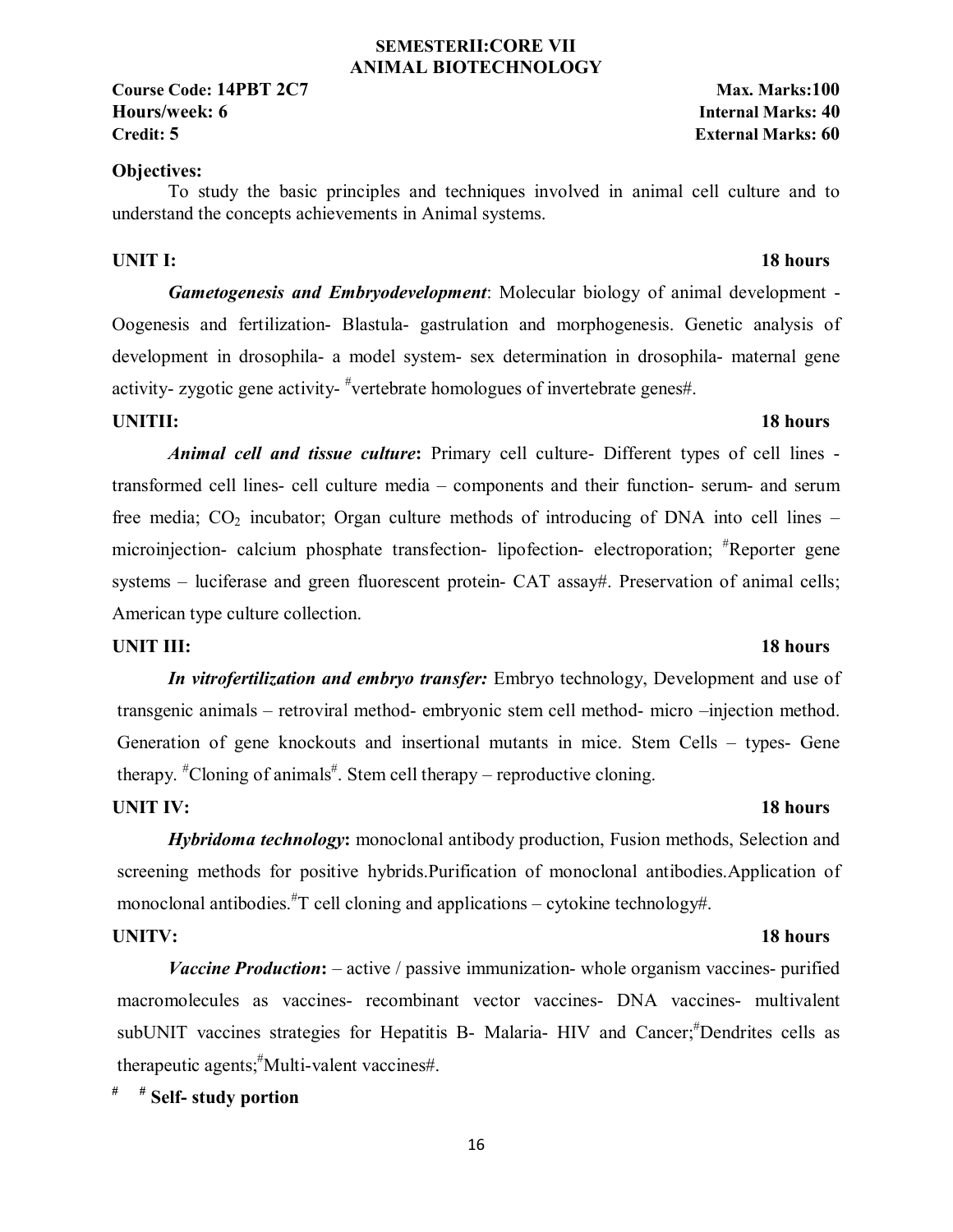T.B.1 Kuby,J. Immunology.W.H.Freeman and Company, New York.2002.

T.B.2 Bernard R.Glick and Jack J. Pasternak.Molecular Biotechnology, Panima publishing house- New Delhi, 2002.

UNIT-I Chapter 5 Page no 118-150 T.B.1

UNIT-II Chapter 7 Page no 243-267 T.B.1

UNIT-III Chapter 6 Page no 222-245T.B.1

UNIT-IV Chapter 4 Page no 99-121T.B.2

UNIT-V Chapter 5 Page no 413-425 T.B.2

- 1. Bernard R. Glick and Jack J. Pasternak. Molecular Biotechnology, Panima Publishing House- New Delhi.(2002)
- 2. Goldsby R. A., T.J. Kindt., B. A. Osborne and J. Kuby., Immunology, W.H. Freeman and company.(2003)
- 3. Griffiths A. J., J.H. Miller., D.T. Suzuki- R.C. Lewontin and W.M. Gelbart. An introduction to Genetic analysis, W. H.Freeman and Company.(2000)
- 4. Masters, J.R.W., Animal Cell culture, Oxford University Press.(2000)
- 5. Ranga, M.M., Animal Biotechnology, Student Edition- Jodhpur.(2003)
- 6. Springer, T. A. Hybridoma Technology in Biosciences and Medicine by Plenum Press-New York.(1985).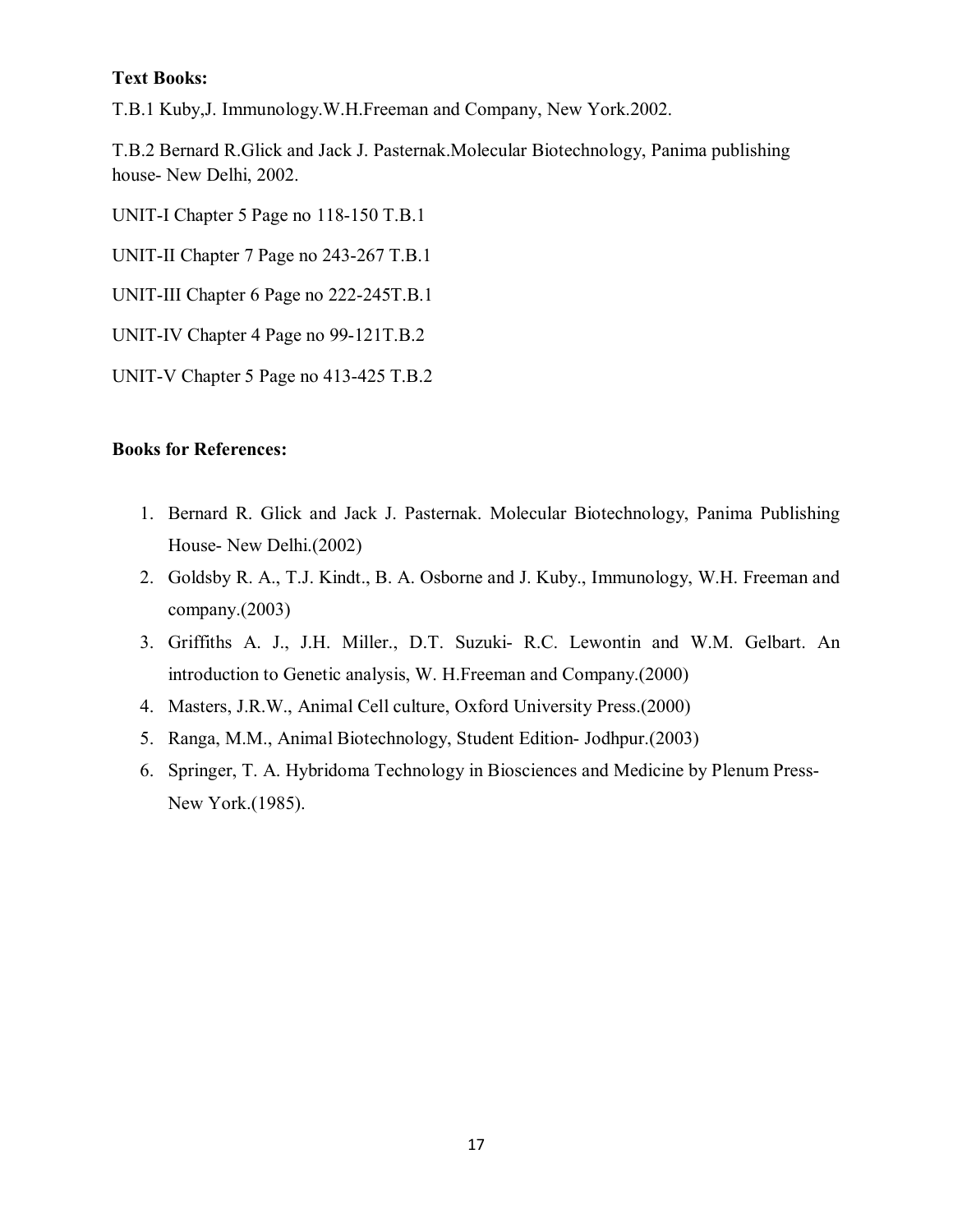### **SEMESTERII:CORE VIII**

## **IMMUNOLOGY AND IMMUNOTECHNOLOGY, RECOMBINANT DNA TECHNOLOGY AND ANIMAL BIOTECHNOLOGY – PRACTICAL**

**Course Code: 14PBT 2C8P Max. Marks:100 Hours/week: 6 Internal Marks: 40 Credit: 5 External Marks: 60**

- 1. Demonstration of Lymphoid organs (*Primary, Secondary and Lymph nodes*)
- 2. Double Immunodiffusion Ouchterlony Method.
- 3. Immunoelectrophoresis.
- 4. Rocket Immunoelectrophoresis.
- 5. Isolation of genomic DNA from plant tissue.
- 6. Isolation of genomic DNA from animal tissue.
- 7. Restriction Digestion of DNA with Restriction Endonuclease.
- 8. Ligation of Restriction Digested Fragments using Ligase Enzyme.
- 9. Quantification of Nucleic acids –animal and plant cells.
- 10. Demonstration of gene transfer techniques- Cloning a gene.
- 11. Agarose gel electrophoresis- resolution and purification of DNA fragments.
- 12. SDS PAGE.
- 13. PCR amplifications- RFLP- RAPD.
- 14. Introduction to Animal Cell culture.
- 15. Animal cell culture media preparation.
- 16. Primary cell culture fibroblasts from mouse & Chick embryo.
- 17. Cell viability.
- 18. Isolation and culture of lymphocyte from human blood.
- 19. MTT Assay.

### **Text Books:**

- 1. Springer, T.A. Hybridoma Technology in Biosciences- New York, 1985.
- 2. National Workshop on Techniques in Animal cell culture& In vitro Toxicology December 24, 2011- January 2, 2012 Mahatma Gandhi Doerankamp Center (MGDC). *Ex. no 1-12 Page no 455-566. Ex. no 13-19 Page no 10-52.*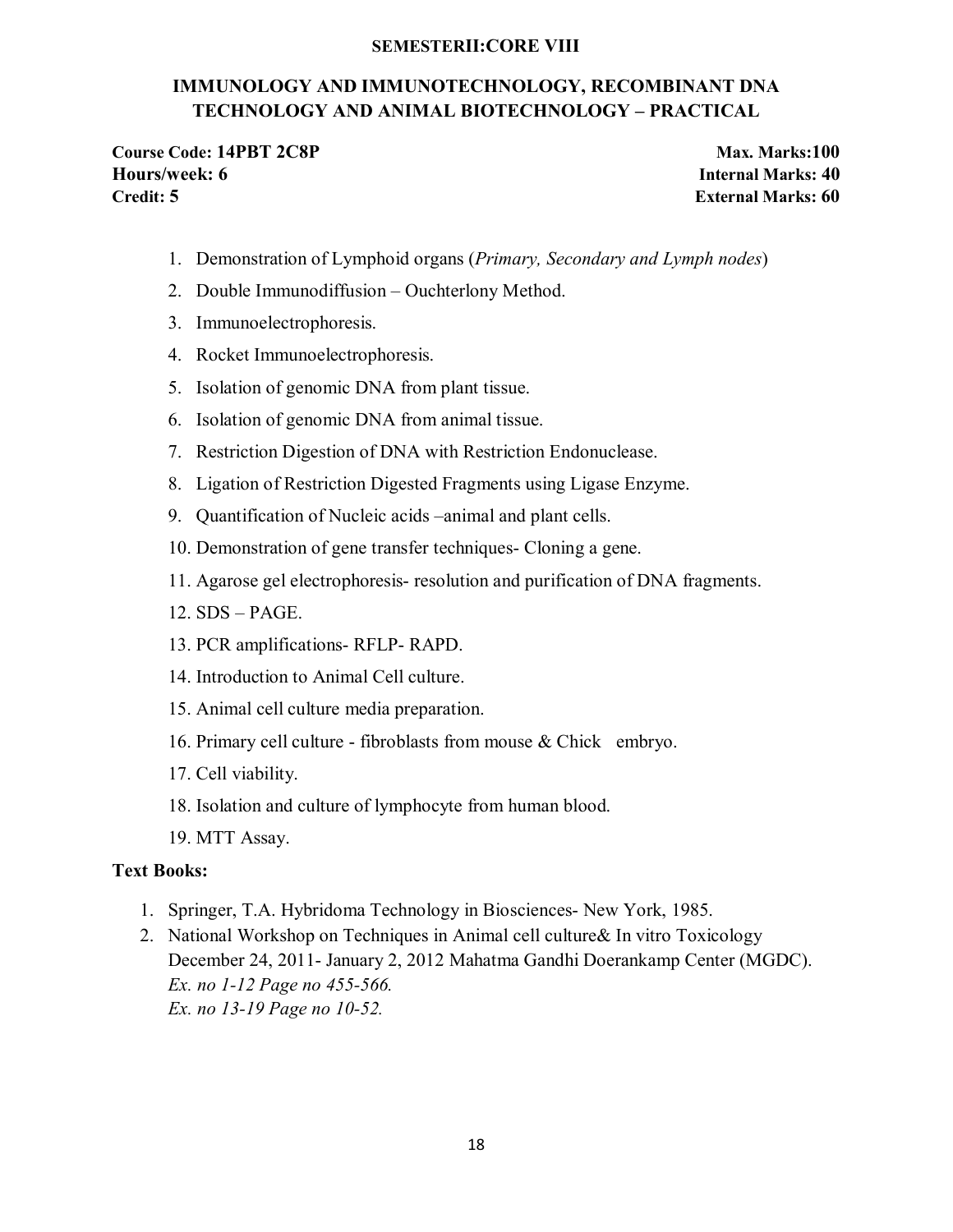### **SEMESTERII: CORE BASED ELECTIVE – II ENZYMOLOGY AND ENZYME TECHNOLOGY**

### **Objective:**

The objective of this paper is to educate the students to understand the importance of biocatalysts and the recent developments in enzyme technology.

### **UNIT I:** 18 hours

**Enzymes**- General characteristics, classification and IUB nomenclature, methods of enzyme isolation and purification. Methods of enzyme assay, Enzyme UNITs, specific activities and turnover number. Active site, <sup>#</sup>A brief account of non-protein enzymes- ribozymes#, DNA enzymes.

### **UNIT II:** 18 hours

**Enzyme kinetics**–Pre steady state and steady state kinetics.Effect of pH, temperature, enzyme and substrate concentration.Michaelis- Menten plot, linear transformation Lineweaver-Burk plot.Eadie-Hofsteeplot, and #Hanes-Woolf equation#.Significance of Km and Vmax.Kinetics of allosteric enzymes, co-efficient.

### **UNIT III:** 18 hours

# **Coenzymes**- Coenzymic role of NAD, FAD, CoQ, biotin, cobalamine, thiamine pyrophosphate, pyridoxal phosphate and folic acid.# Multienzymecomplexes#.Metal-dependent and metalloenzymes.

### **UNIT IV:** 18 hours

**Enzyme inhibition-** Irrerversible and reversible, competitive, non competitive, uncompetitive, <sup>#</sup>Clinical uses of competitive inhibition using methotrexate#, methanol poisoning and insecticide poisoning, allosteric inhibition.

**Enzyme Technology**- Immobilized enzymes- methods of immobilization, Applications. Enzymes of industrial and clinical significance,  $*$ Sources and clinical applications of Amylase#, Protease and Lipases, Therapeutic use of Asparginase and Streptokinase.

### **# # Self-study portion**

### 19

# **UNIT V:** 18 hours

**Course Code: 14PBT 2CE2 Max. Marks:100 Hours/week: 6 Internal Marks: 40 Credit: 5 External Marks: 60**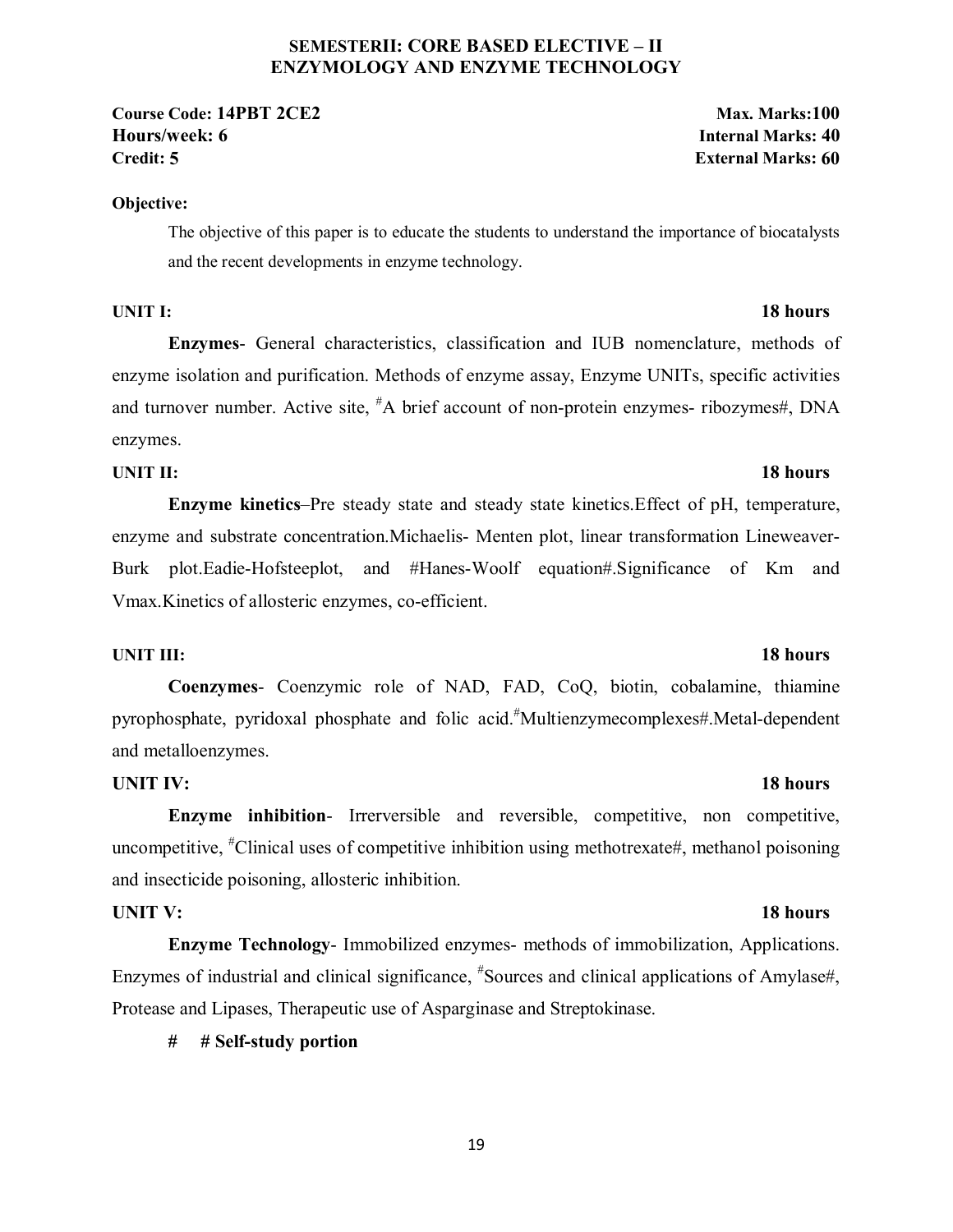1.Palmer,.Understanding enzymes.Prentice Hall.(2004)

2. Principles of Biochemistry – Zubay 4th ed. 1998, William C.Brown Publ.

UNIT1:T.B.2-Chapter 6,T.B.1-Chapter 1.

UNIT 2:T.B.2-Chapter 6.

UNIT 3:T.B.2-Chapter 6.

UNIT 4:T.B.2-Chapter 6,T.B.1.

UNIT 5:T.B.1-Chapter 20

### **Books for References:**

1. Dixon and Webb. Enzymes 3rd ed. Longmans, 1979.

2.Stryer. Biochemistry 5th ed. Freeman, 2002.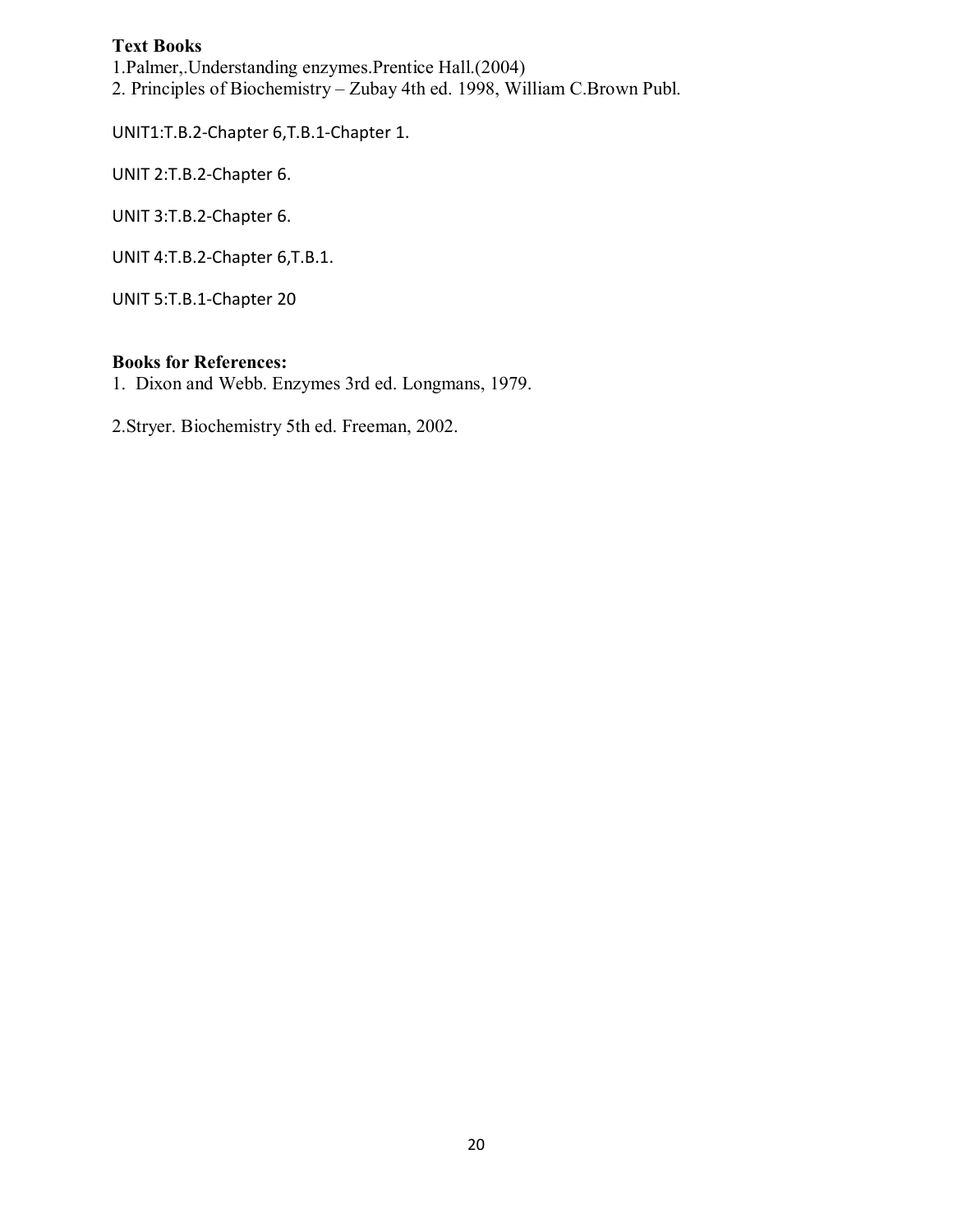## **SEMESTER II: CORE BASED ELECTIVE - II ANALYTICAL TECHNIQUES IN BIOTECHNOLOGY**

**Course Code: 14PBT 2CE2** Max Marks: 100 **Hours/week: 6 Internal Marks: 40 Credit: 5 External Marks: 60**

## **Objective:**

To understand the principles of analytical techniques involved in Biotechnology.

## **UNIT I**: **18 hours**

**Analytical Techniques in Biochemistry & Molecular Biology:** Preparation of solution – Standard, stock, saturated and acid solutions. Buffers & their preparation.Spectrophotometry, p<sup>H</sup> meter, chromatography, centrifugation, isotopic methods. Protein purification techniques, cell disruption and fractionation.# PCR, isolation of DNA,RNA, plasmid, quantitative estimation Of DNA /RNA, electrophoresis, recovery of DNA fragments from agarose gel, #Isolation of mRNA from affinity chromatography#.

## **UNIT II:** 18 hours

**Analytical Techniques in Genetics & Microbiology:** probes, labelingand reading of the signal. FISH, insitu PCR, ASO technique: dot-blot and reverse dot-blot. ARMS technique, VNTR, microsatellite, SNP. SSCP, PTT. *"Microscope*, staning techniques#, microbial detection and counting, biochemical and sterility testing, labelled antibody methods for detection and identification of microorganisms.

## **UNIT III:** 18 hours

**Analytical techniques in plant and animal biotechnology:** RFLP, RAPD, DAF, AP-PCR, AFLP, RAMP, S-SAP, STM, SCARS.CO<sub>2</sub> incubator, Magnet activted cell sorting, staining technique in animal cell culture, Inverted microscope, # DNA STR profiling#.

# **UNIT IV:** 18 hours

**Analytical techniques in rDNA technology & Immunology:** PFGE, SDS-PAGE, Iso electric focusing, 2-dimensional electrophoresis, blotting techniques, Dot blot technique, autoradiography. # Antigen – antibody interactions, ELISA, RIA, FACS#.

## **UNIT V:** 18 hours

**Analytical techniques in pharmaceutical biotechnology:** solid phase extraction, solid phase microextraction, liquid phase micro extraction, molecularly imprinted polimers, turbulent flow chromatography. Supersomes.# Immobilized enzyme reactor#.

# **# # Self-study portion**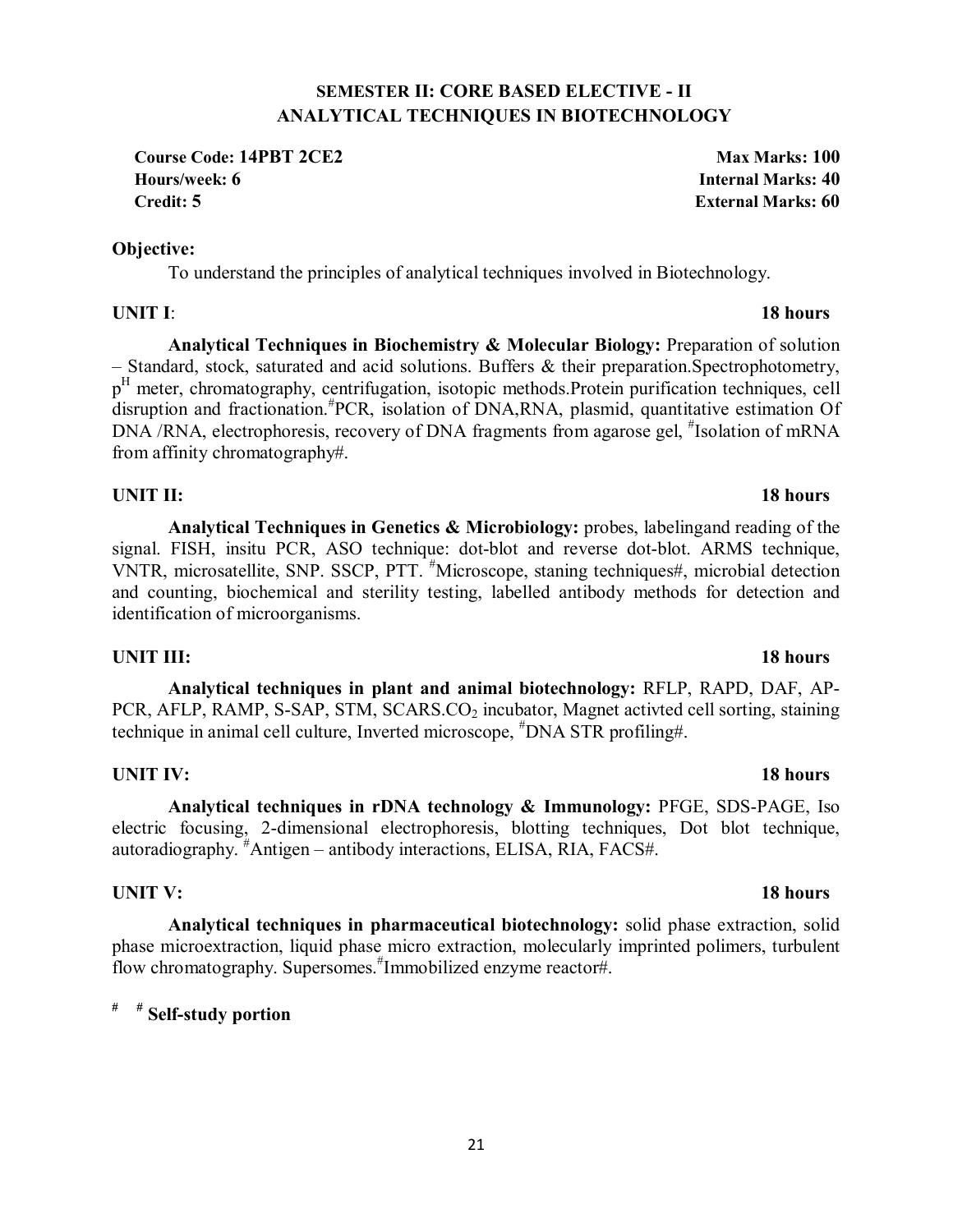- 1. Chawla, H. S,. Introduction To Plant Biotechnology, Oxford and IBH Publishing, (2009)
- 2. Dr. IstvanBak, Modern analytical techniques in the pharmaceutical- and bioanalysis, (2011).
- 3. Ghosal&Srivastava, Fundamentals of Bioanalytical Techniques and Instrumentation, PHI Learning Pvt. Ltd., (2009).

UNIT I: Chapter 5, T.B.3

- UNIT II: Chapter 3, T.B.3
- UNIT III: Chapter 22, T.B.1
- UNIT IV: Chapter 14, T.B.1.
- UNIT V: Chapter 33, T.B.2

- 1. J.G. Chirikjian, Jones & Bartlett Learning,. Biotechnology: Theory and Techniques, McGraw Hill Publication.(1995)
- 2. Jean Louis Serre,. Diagnostic Techniques in Genetics, , John Wiley & Sons, .(2007)
- 3. RajanKatoch, Springer, . Analytical Techniques in Biochemistry and Molecular Biology.(2011)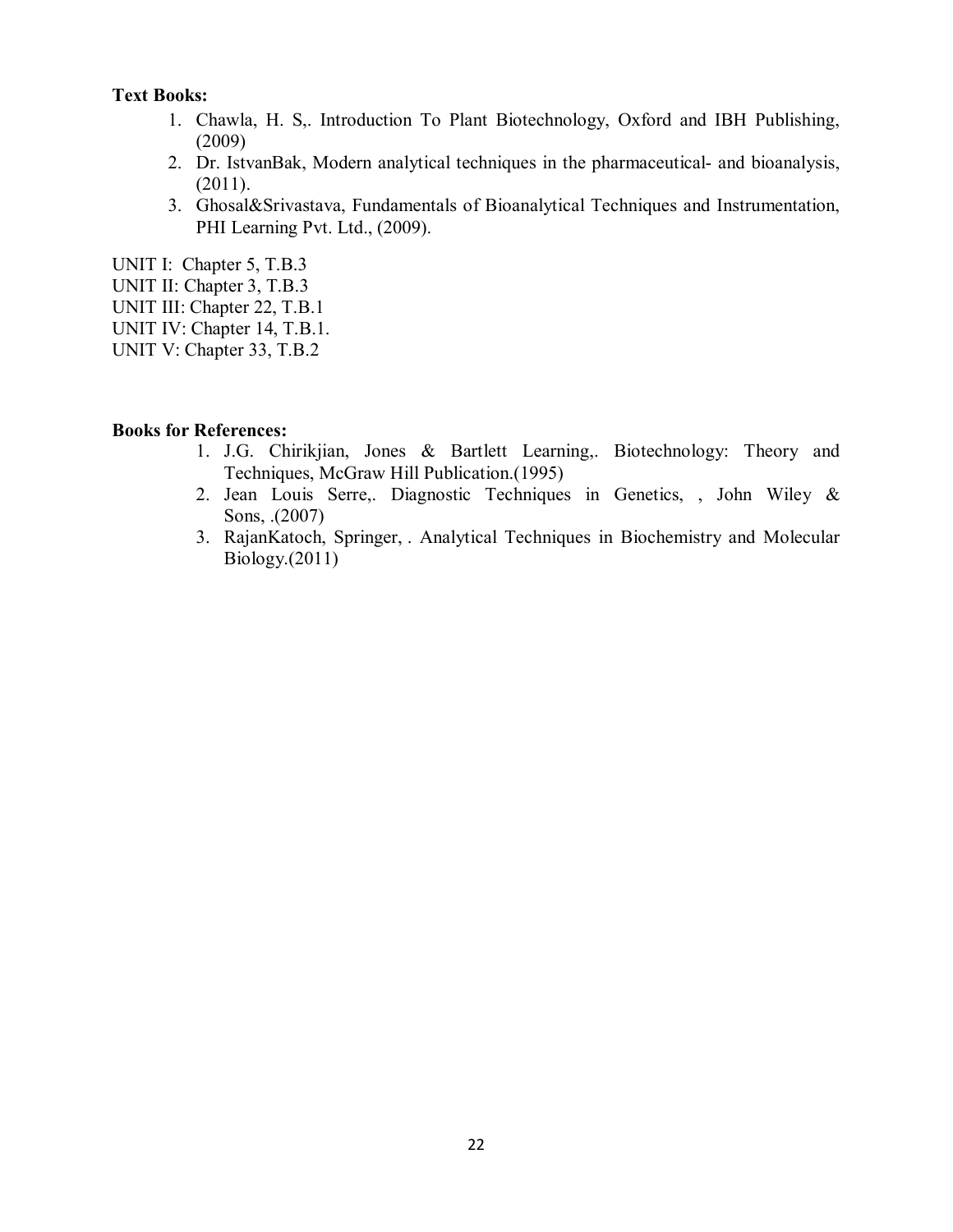### **SEMESTER III: CORE IX BIOPROCESS TECHNOLOGY**

**Course Code: 14PBT 3C9 Max Marks:100 Hours/week: 6 Internal Marks: 40 Credit: 5 External Marks: 60**

### **Objectives:**

To study the avenues of exploiting microbes in bioconversion technology.To study the downstream processing for product recovery in fermentation.

### **UNITI:** 18 hours

Isolation and screening of industrially important microbes. Strain improvement – mutation and recombination. # Substrates for industrial fermentation#.

**UNITII:** 18 hours Concepts of basic modes of fermentation – Batch - Fed batch and Continuous fermentation. Bioreactor designs - Media formulation; Air and media sterilization - #Aeration and agitation in bioprocess#.

**UNITIII:** 18 hours Bioprocess control and monitoring variables such as temperature,pH, agitation, pressure, online measurement, on / off control, PID control,  $*$ computers in bioprocess control system#. **UNITIV:** 18 hours

Downstream processing– Filtration, Centrifugation, cell disruption, chromatography, Liquid - liquid extraction, membrane process, drying crystallization, broth processing; Effluent treatment – disposal, treatment process, by- products. Fermentation economics, # Bioprocess for the production of amino acids, organic acids,  $\frac{4}{3}$  nucleotides and related compounds#.

**UNIT V:** 18 hours Bioprocess for the production of enzymes, vitamins, antibiotics, # SCP and microbial cells#.

# **# #Self-study portion**

## **Text Books:**

- 1. Arnold L. Demain& Julian E.,. Davis Industrial Microbiology & Biotechnology, ASM Press.(2004)
- 2. Gungalu I.C. and stainer. The Bacterial Vol. III by Academic press. New York.(2003)
- 3. P.F.Stanbury, A.Whitakerand S.J.Hall, Principles of fermentation technology, 2<sup>nd</sup> Edition, 2003. UNIT I Chapter 3, T.B-5

UNITII Chapter 2, 4, T.B-5 UNITIII Chapter 9, 12,T.B-5 UNITIV Chapter 10,T.B-5 UNITV Chapter 1,T.B-5

- 1. SalaTeh JR., Bacterial physiology and metabolism, Academic press- New York.(2001).
- 2. Mansi& CFA. Bryce. Fermentation Microbiology &Biotechnology,Taylor& Francis Ltd.(2004).
- 3. J.M. Coulson and J.F. Richardson. Chemical Engineering, Pergamon Press.(1984).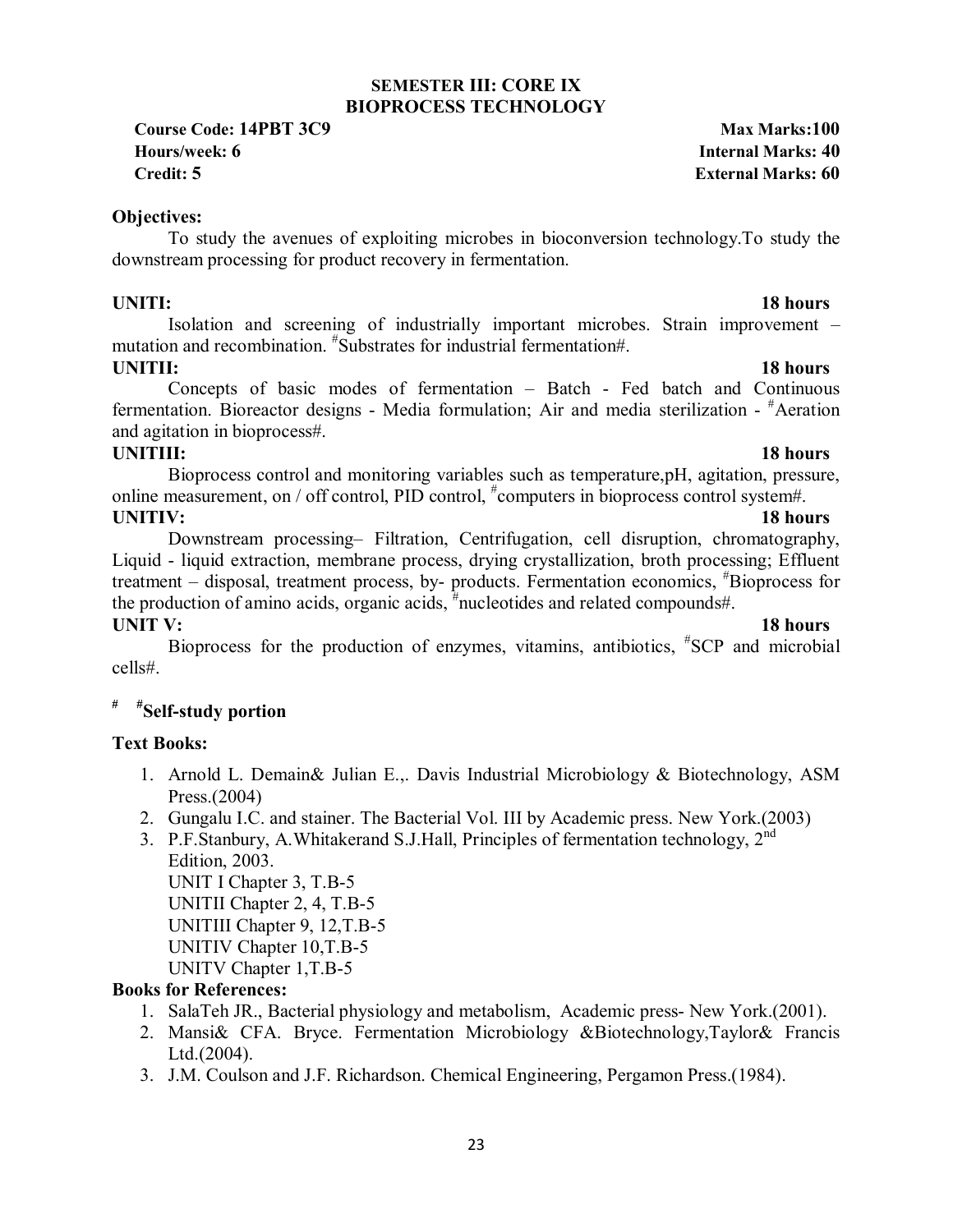## 24

### **SEMESTER III: CORE X PLANT BIOTECHNOLOGY**

**Course Code: 14PBT3C10 Max Marks: 100 Hours/week: 6 Internal Marks: 40 Credit: 5 External Marks: 60**

### **Objectives:**

To study the basic principles and techniques involved in plant tissue and the concepts of transformation and achievements of biotechnology in Plant.

**UNITI:** 18 hours  **Plant Tissue Culture:** History of Plant tissue culture **-** Tissue culture media (composition and preparation),Callus and suspension culture; Somaclonal variation; Micropropagation; Organogenesis; Somatic embryogenesis; Hardening and acclimatization; Embryo culture and embryo rescue; Artificial seeds; Protoplast isolation and culture, somatic hybridization; cybrids; haploid and triploids plant production;<sup>#</sup>Cryopreservation and germplasm conservation; Greenhouse technology#.

## **UNIT II:** 18 hours

**Techniques for plant transformation:** Gene transfer methods: Vector mediated gene transfer – Agrobacterium mediated gene transfer – crown gall disease and Ti plasmid – Hairy root disease of *A.rhizogenes* (Ri plasmid); <sup>#</sup>Virus mediated gene transfer: Caulimovirus as vector and Geminivirus as vector, RNA plant virus as vector; Direct gene transfer: Physical and chemical method; Marker gene for Plant transformation<sup>#</sup>: Antibiotic resistant gene - Herbicide resistant gene – Reporter genes.

### **UNITIII:** 18 hours

**Transgenic plants:** Herbicide resistance: phosphoinothricin,glyphosate -sufonyl urea and atrazine. Insect resistance: *Bt* genes, non-*Bt* genes like protease inhibitors, alpha amylase inhibitor. # Plant disease resistance: Plant pathogen interaction, Existing approaches to combating disease, Natural disease resistant pathways; overlap between pests and disease<sup>#</sup>, Biotechnological approaches to disease resistant. Abiotic stress: Drought, cold and salt. Post-harvest losses: long shelf life of fruits.

### **UNITIV:** 18 hours

**Metabolic Engineering and Industrial Products:** Plant secondary metabolites, controlmechanisms and manipulation of phenylproponoid pathway, "shikimate pathway; alkaloids, industrial enzymes, bioplastics, therapeutic proteins<sup>#</sup>, custom made antibodies, edible vaccines, nif and *nod* genes.

### **UNITV:** 18 hours

**Plant Molecular Techniques and their Application:** MolecularMarker-aided breeding: Molecular markers – Basic principle of molecular marker detection –  $*$  marker based on DNA hybridization – RFLP – Markers based on PCR amplification# – RAPD –AFLP - STS – Microsatellites.

# **# #Self-study portion**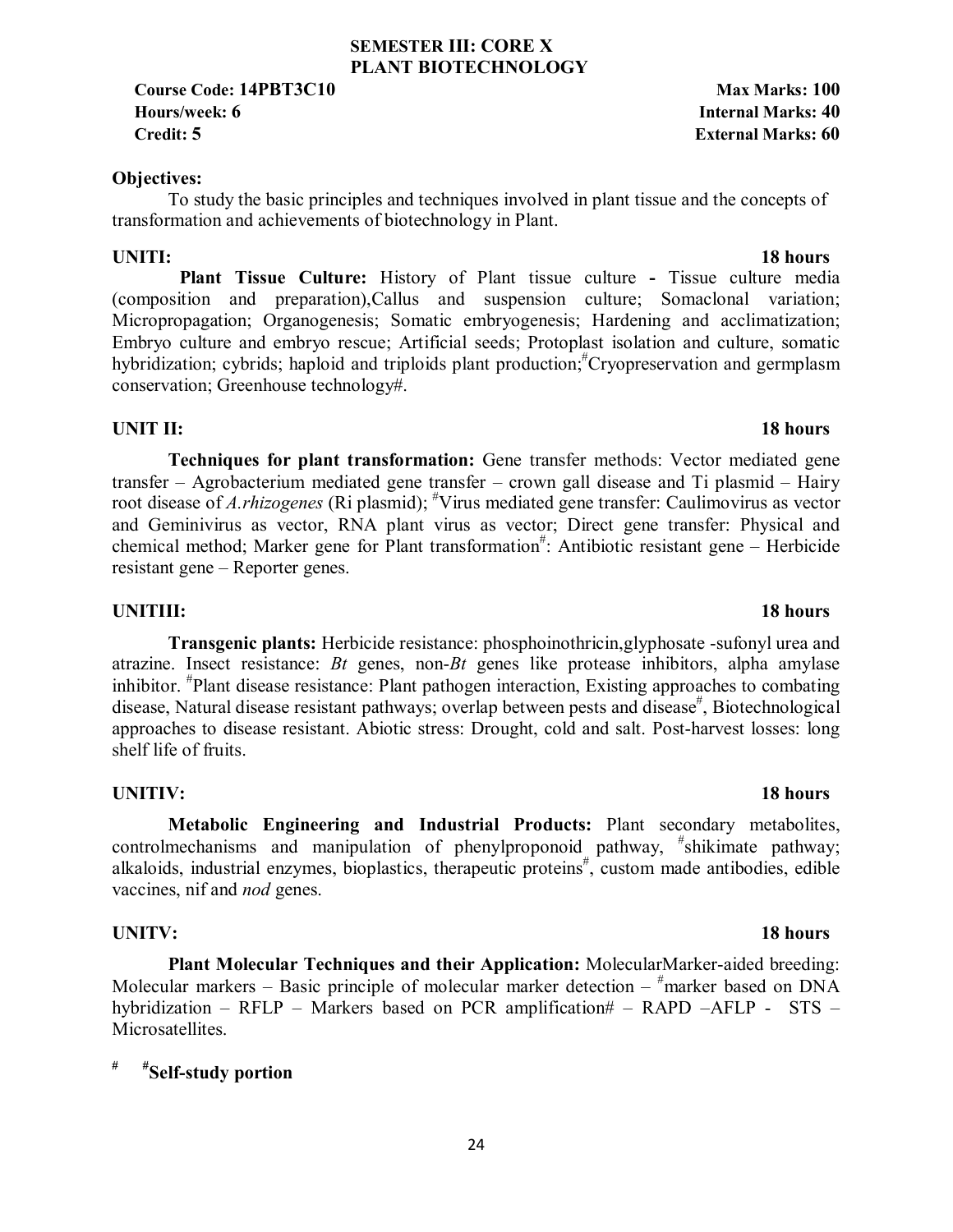- T.B.1. Kalyankumar D.An Introduction to Plant Tissue Culture Techniques.New Central Book Agency, Kolkata.(2007).
- T.B. 2.Adrian Slater, Nigel W. Scott and Mark R. Fowler., Plant Biotechnology (The genetic manipulation of plants), Oxford University press, UK. (2003).

UNIT I Chapter I - XII, T.B.1

UNIT II Chapter III, T.B. 2

UNIT III Chapter IV, T.B.2

UNIT IV Chapter XI, T.B.2

UNIT V Chapter XIII, T.B.2

- 1. Donald Grierson and S.V. Convey., Plant Molecular Biology. Blackie and Son Limited. New York.(1984).
- 2. Gilmartin and Bowler.,. Molecular Plant Biology: A practical approach (Vol. I and II), Oxford University press, UK.(2002).
- 3. M.J. Chrispeels and D.F. Sadava.,. Plants, genes and agriculture, The American Scientific Publishers, USA. (2000).
- 4. Mantell, S.H and Smith, H., Plant Biotechnology by. Cambridge University press, UK.(1983).
- 5. Mathews and Mickee,. An introduction to genetic engineering in plants, Blackwell Scientific Publishers. London. (1985).
- 6. R.J. Henry., Practical Application of Plant Molecular Biology. Chapmans and Hall. (1997).
- 7. R.L.M. Pierik.*In Vitro* culture of higher plants, MartinusNijhoff Publisher, Dordrecht. (1987).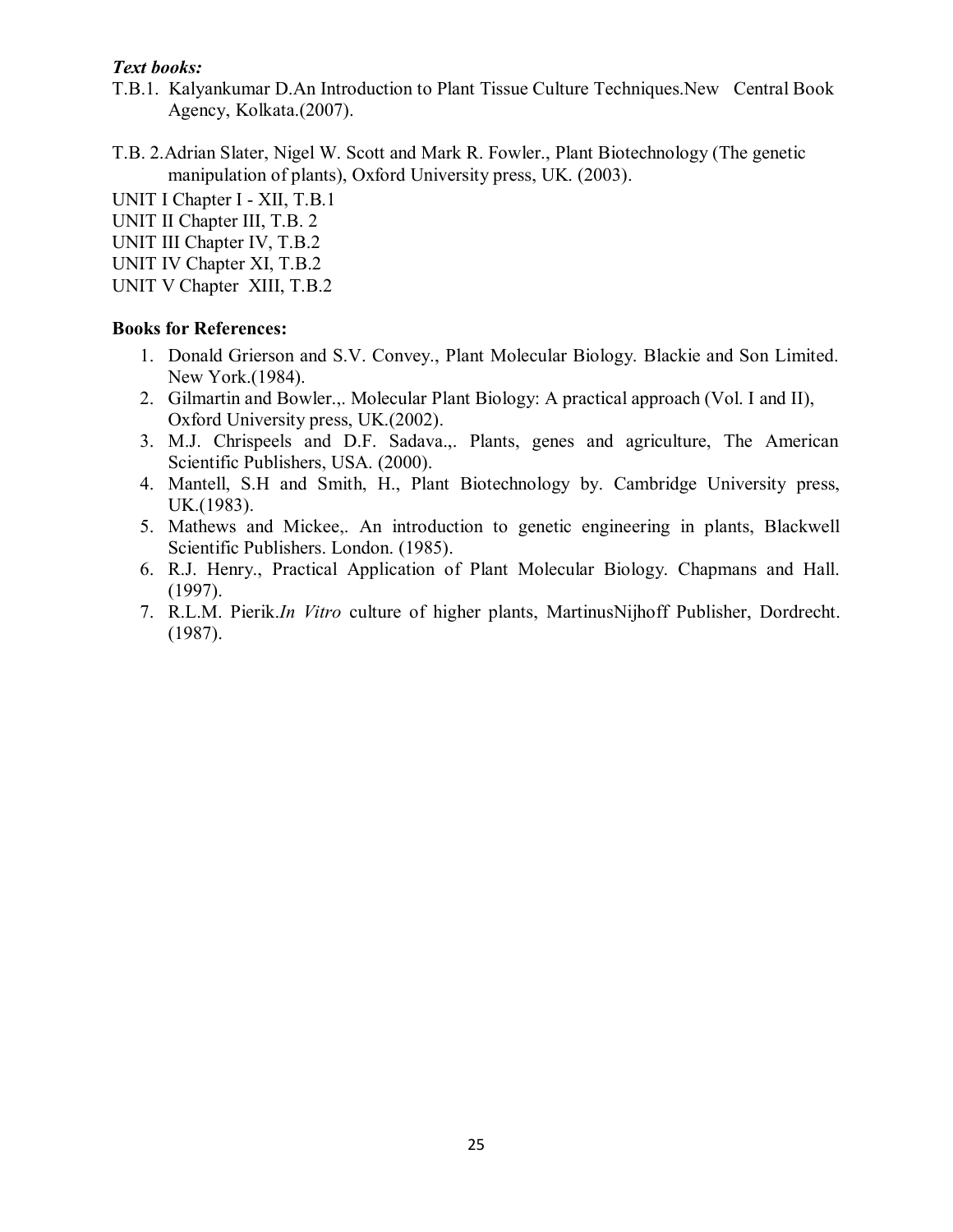### **SEMESTERIII:CORE XI BIOINFORMATICS AND BIOSTATISTICS**

**Course Code: 14PBT 3C11** Max. Marks:100

## **Objectives:**

Introduce the basics, models and applications of different biological sequence describe the database designing concepts and the languages used.

## **UNIT I:** 18 hours

**Structural Biology**: Overview of the Protein Structure –Protein Structure Visualization. Structural Protein Classification.#Protein classification approaches#.

## **UNITII:** 18 hours

**Databases**: Introduction to databases - Types of databases. Flat file database - Relational databases - Object oriented databases - Database software: Overview of Sequence Retrieval System – Oracle - MySQL. # Database design: visualization of databases#.

## **UNIT III:** 18 hours

**Biological Sequence analysis**: Pair wise sequence comparison - Scoring matrix, Dynamics programming, – FASTA, BLAST. Multiple sequence alignments -Phylogenetic alignment.# Protein structure visualization tools# - RasMol, Swiss PDB Viewer. **UNIT IV:** 18 hours

**ProgrammingIn C & Perl**: C-language-Introduction-Operators-Expressions- variablesinput output statements- control statements- function- arrays- pointers- structures- unions- file handling and case studies. <sup>#</sup>Introduction to PERL- variables#- strings and numbers- lists conditional loops- strings- pattern matching- applying PERL to bioinformatics.

**UNIT V:** 18 hours **Biostatistics**: measures of central Tendency - mean arithmetic's- harmonic and geometric median and mode - measures of dispersion - standard deviation and standard error; correlation coefficient- simple linear regress- # Basic idea of significance test- hypothesis test – # SPSS Packages#.

# **# #Self-study portion**

## **Text Books:**

- 1. Glovery and Mitchell.. An Introduction to Biostatistics.(2009)
- 2. Mike McGrath,. Perl in Easy steps.(2005)
- 3. D. Higgins and W. Taylor (Eds), Bioinformatics- Sequence, structure and databanks, Oxford University Press, New Delhi (2000).

UNIT I Chapter I Sections 1, 8-11

UNIT II Chapter II Sections 6-9

- UNIT III Chapter I Sections 1.2, 1.1, 3.2
- UNIT IV Chapter VIII Sections 180-191

UNIT V Chapters VI Sections 77-80

## **Books for References:**

- 1. R.S.N. Pillai and V. Bagavathi.,. Statistics Theory and Practice. S. chand and Company Ltd. New Delhi.(2006)
- 2. S.C Rastogi ,N.Mendiratta, P.Rastogi.,. Bioinformatics Methods and Application Genomics, Proteoics and Drug Discovery.(2004)
- 3. Object Oriented Programming in C++ Robert Lafore, Galgotia. 2008.

# **Hours/week: 6 Internal Marks: 40 Credit: 5 External Marks: 60**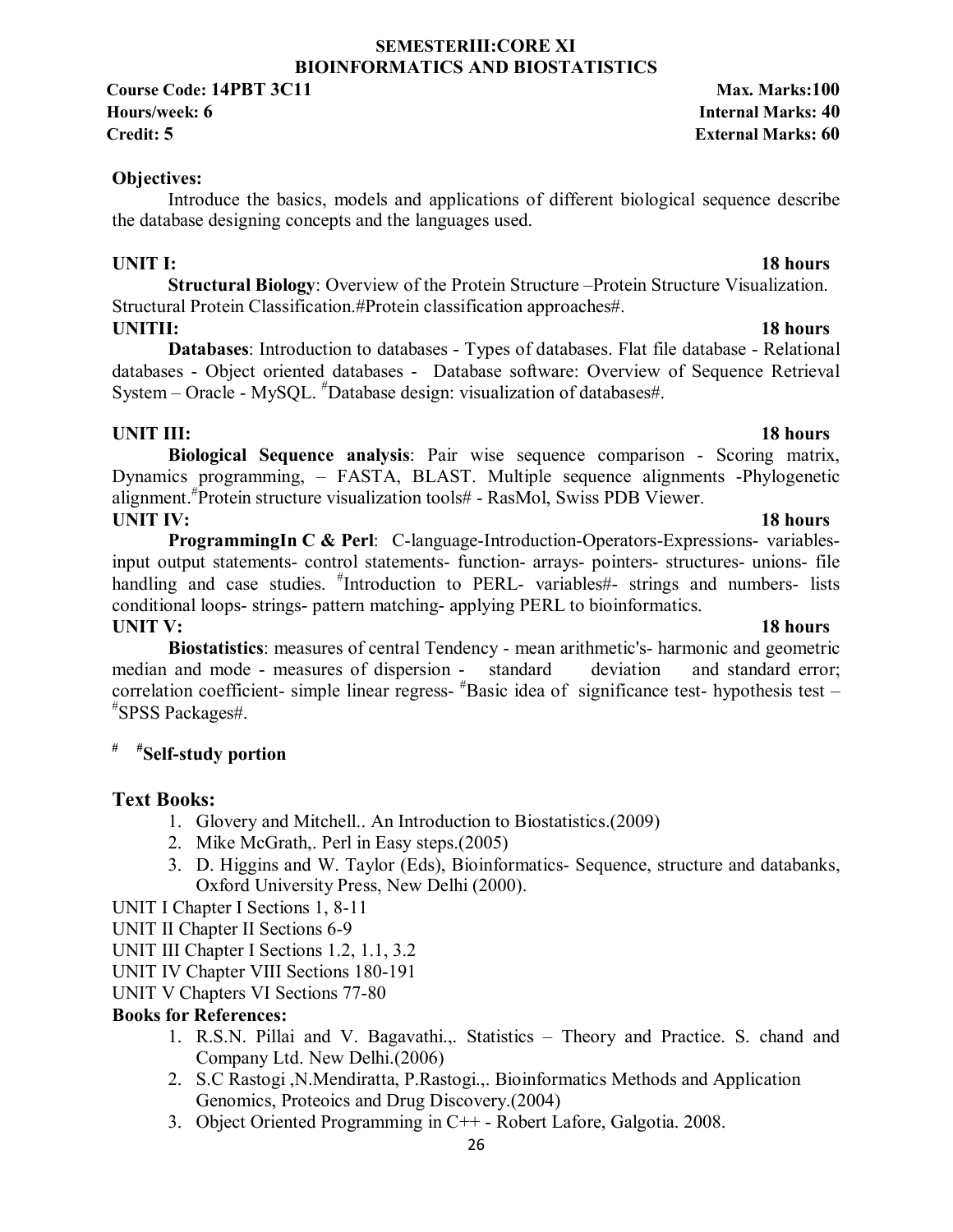### **SEMESTERIII:CORE XII**

## **BIOPROCESS TECHNOLOGY, PLANT BIOTECHNOLOGY AND BIOINFORMATICS AND BIOSTATISTICS - PRACTICAL**

### **Course Code: 14PBT3C12P Max. Marks:100 Hours/week: 6 Internal Marks: 40 Credit: 5 External Marks: 60**

- 1. Introduction to bioprocess technology parts and designs of bioreactors.
- 2. Production of biomass; batch and continuous fed batch fermentation- recovery of products.
- 3. Wine Production.
- 4. Laboratory scale fermentation of antibiotics- immobilization of cells and enzymes.
- 5. Introduction to plant tissue culture.
- 6. Plant tissue culture medium preparation.
- 7. Direct organogenesis.
- 8. Indirect organogenesis.
- 9. Cell suspension cultures.
- 10. Anther and Pollen culture
- 11. Protoplast isolation and culture.
- 12. *Agrobacterium* mediated gene transformation
- 13. GUS expression.
- 14. ExtractionofDNAfrom transformed plants.
- 15. Study of Internet resources in Bioinformatics- Eg. NCBI, EMBL.
- 16. Searches on NCBI- Pub Med bibliographic databases and Genome annotation.
- 17. Multiple alignment-CLUSTALW
- 18. Protein Structure and classification databases-PDB, SCOP.
- 19. Phylogenetic analysis using web tools.
- 20. Protein Structure Prediction (Homology Modeling) using SPDBV.
- 21. Program to get the length of an array.
- 22. Program to insert an element at a random position in an array.
- 23. Program to count nucleotide in a sequence.
- 24. Program to find the percentage of G and C in a DNA sequence.
- 25. Program to find the percentage of type of amino acid in a sequence.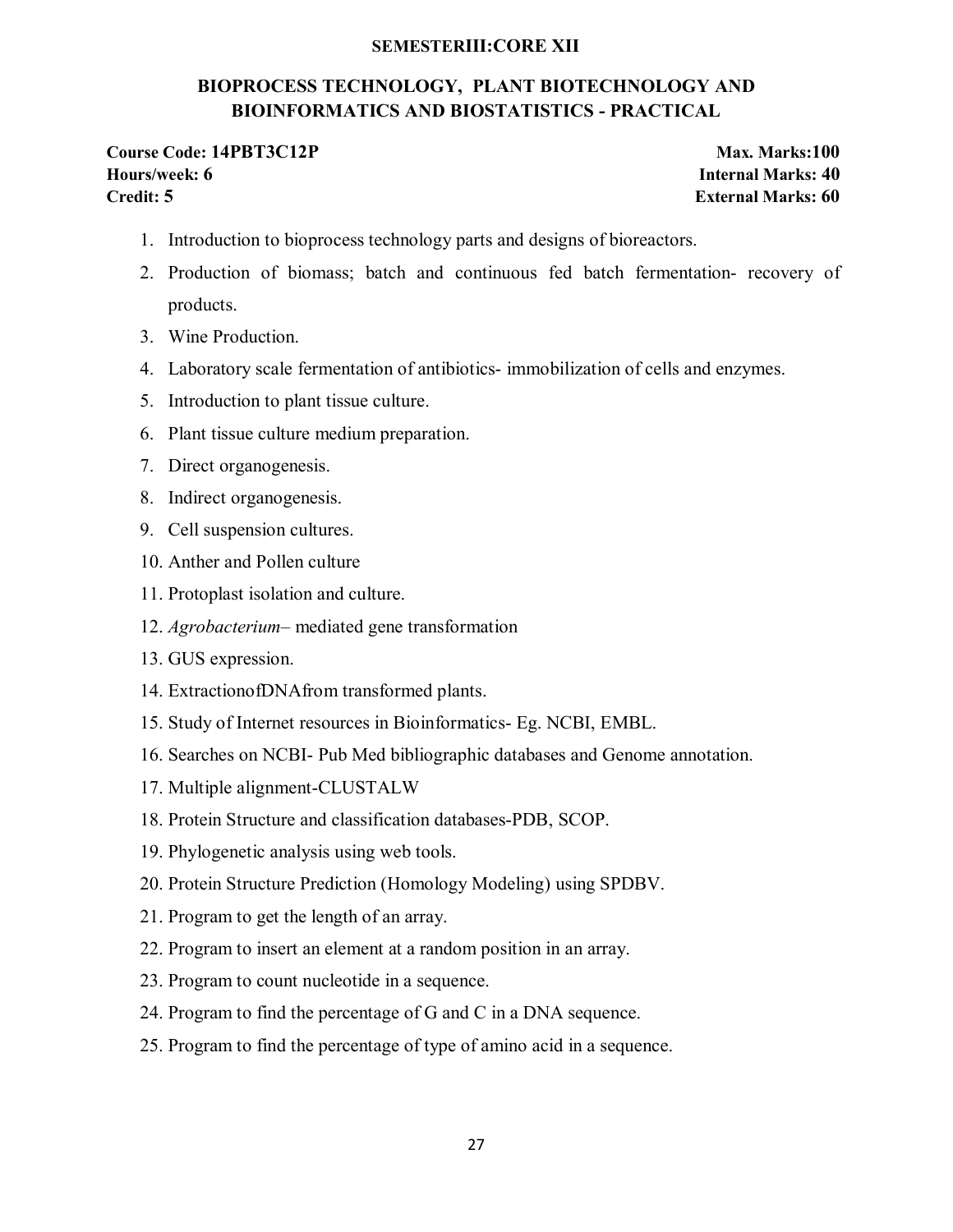- 1. Andreas D.BaxevanisB.F.Francis Ouellette (Third Edition 2006). Bioinformatics. A Practical Guide to the Analysis of Genes and Proteins.
- 2. 4. A. Baxevanis and B.F. Ouellette. Bioinformatics: A practical Guide to the Analysis of Genes and Proteins, Wiley-Inter science, Hoboken, NJ (1998).
- 3. S.Parthasarathy (Essentials of Programming in C for Life Science).(2008).

Practical: 15 to 20 T.B-1

Practical : 21 to 25 T.B-3

- **1.** S.C. RastogiNamitaMendirattaParagRastogi (First Edition 2003). Bioinformatics Concepts, Skills & Applications.
- **2.** Teresa K.Attwood& David J. Parry Smith. Introduction to bioinformatics. (1999)
- **3.** Arthur M.Lesk (Internal Student Edition Second Edition. Introduction to Bioinformatics.(2005)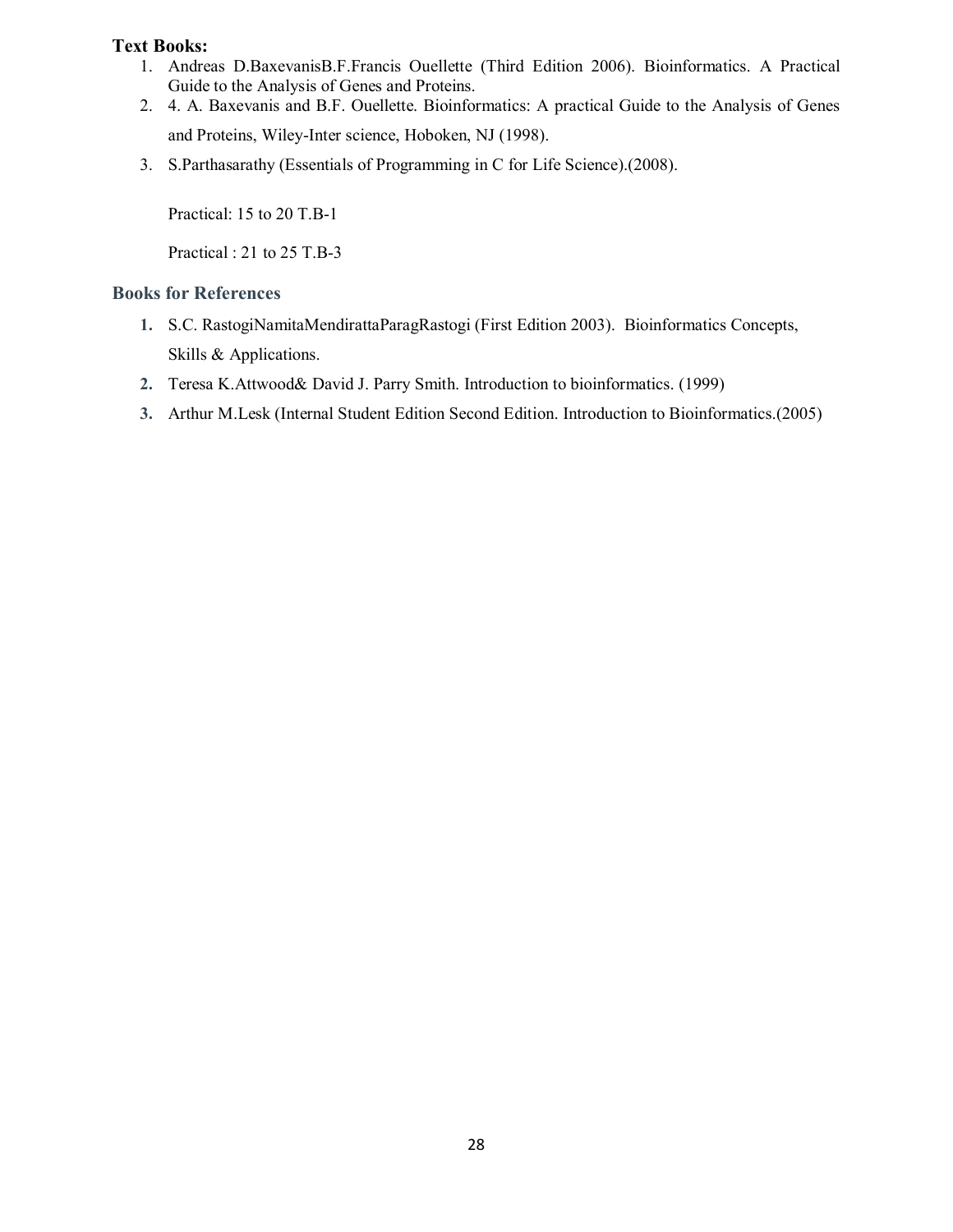# **SEMESTERIII: CORE BASED ELECTIVE - III NANOBIOTECHNOLOGY**

**Course Code: 14PBT 3CE3** Max. Marks:100 **Hours/week: 6 Internal Marks: 40 Credit: 5 External Marks: 60**

### **Objective:**

To understand the basis of knowledge for developing, implementing and evaluating Nanobiotechnological applications.

**Introduction to Nanobiotechnology:**Nanoparticles:Quantum Dots - metal and metal oxide nanopartices - Silica Nanoparticles –Lipoparticles - Paramagnetic and Super paramagnetic Nanoparticles - Fluorescent Nanoparticles -Cubosomes, Dendrimers, protein and DNA– Nanoparticle Conjugates, <sup>#</sup>DNA Octahedron, <sup>#</sup>Fullerenes, <sup>#</sup>Nanoshells, Carbon Nanotubes<sup>#</sup>, Nanopores.

## **UNIT II:** 18 hours

### **Nano devices**: Micro- and nanoelectromechanicalsystems,BioMEMS, microarrays and nanoarrays, protein nanoarrays, microfluidics and nanofluidics, lab on a chip, use of nanotechnology in microfluidics.<sup>#</sup>Nanogenomics: DNA nanotechnologyandRNA nanotechnology#.

### **UNIT III:** 18 hours

**NanomolecularDiagnostics**:Nanoarrays for molecular diagnostics, nanoparticles for molecular diagnostics, DNA–protein and DNA–nanoparticle conjugates, DNA nanomachines for molecular diagnostics, nanobarcodestechnology, <sup>#</sup>nanoparticle based colorimetric DNA detection method#.

### **UNIT IV:** 18 hours

**Regenerative Medicine and Tissue Engineering**:Three-dimensionalnanofilament based scaffolds, nanomaterials for combining tissue engineering and drug delivery, exosomes for drugfree organ transplants, organ-assisting devicesand nanotechnology based human nephron filter for renal failure, blood compatible membranes for renal dialysis. Nanooncology:Detection,management, cancer therapy#. **UNIT V:** 18 hours

# **Role of Nanotechnology in Biological therapies**:Vaccination, cell therapy, gene therapy, antisense therapy, RNA interference, # Nanodentistry: Bonding materials, dental caries.Ethical, safety, and regulatory issues of nanbiotechnology#.

## **# #Self-study portion**

# **UNIT I:** 18 hours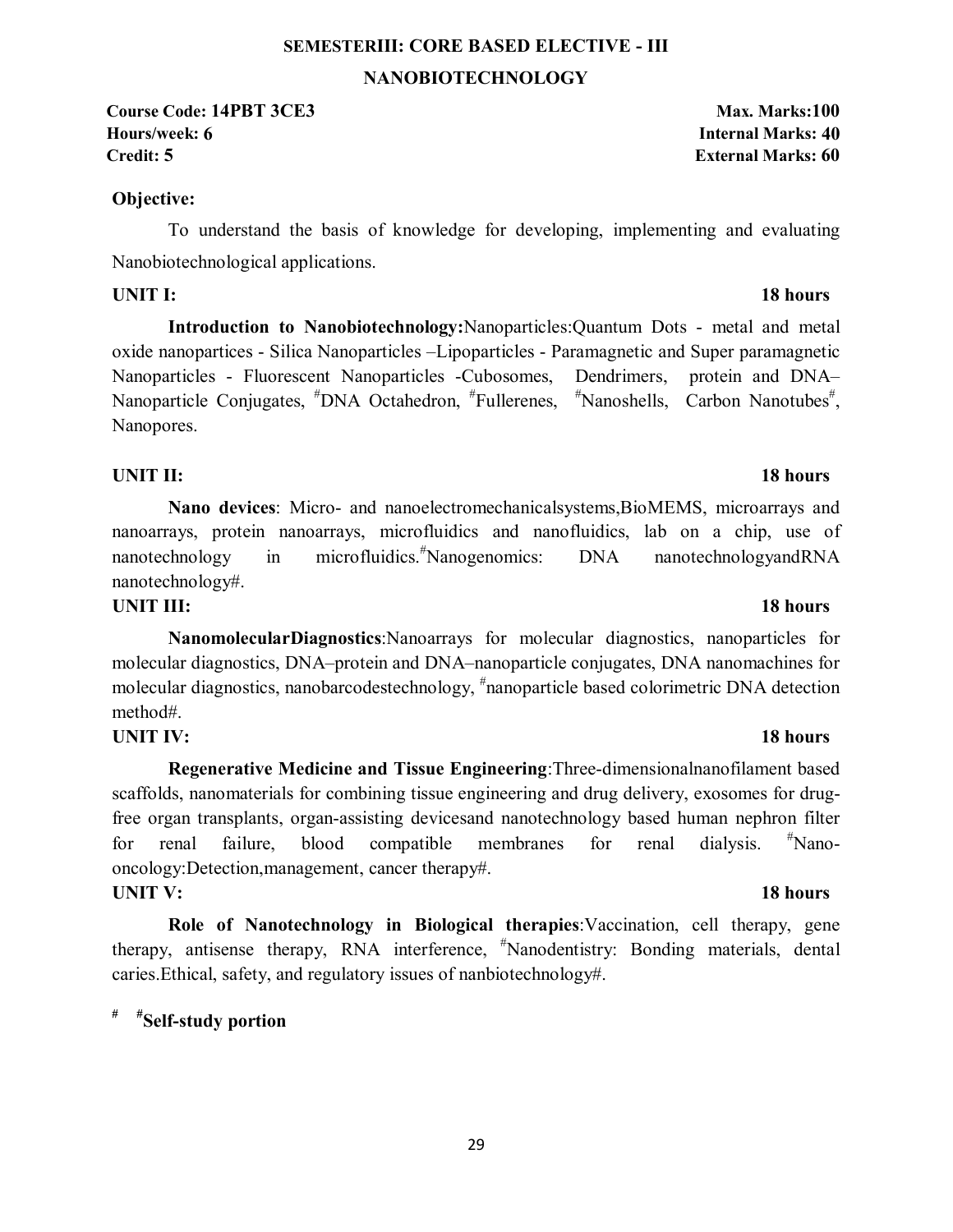- 1. Boisseau, P. Houdy ,M. Lahmani.,. Nanoscience: Nanobiotechnology and Nanobiology, Springer-Verlag Berlin Heidelberg, New York. (2010)
- 2. Hester, R.E., R.M. Harrison.,. Nanotechnology: Consequences for Human Health and the Environmentthe Royal Society of Chemistry, UK.(2007)

UNIT I: Chapter 1.1 – 1.3, T.B.3 & Chapter 2 & 15, T.B.4

UNIT II: Chapter 17, T.B.1

UNIT III: Chapter 3, T.B.4

UNIT IV: Chapter 7.1, T.B.3

UNIT V: Chapter 17, T.B.4

- 1. Kewal K. Jain.,. The handbook of nanomedicine Humana Press, USA.(2008)
- 2. Vicki H, Grassian.,.Nanoscience and Nanotechnology: Environmental and Health Impacts John Wiley & Sons, Inc., Hoboken, New Jersey.(2008)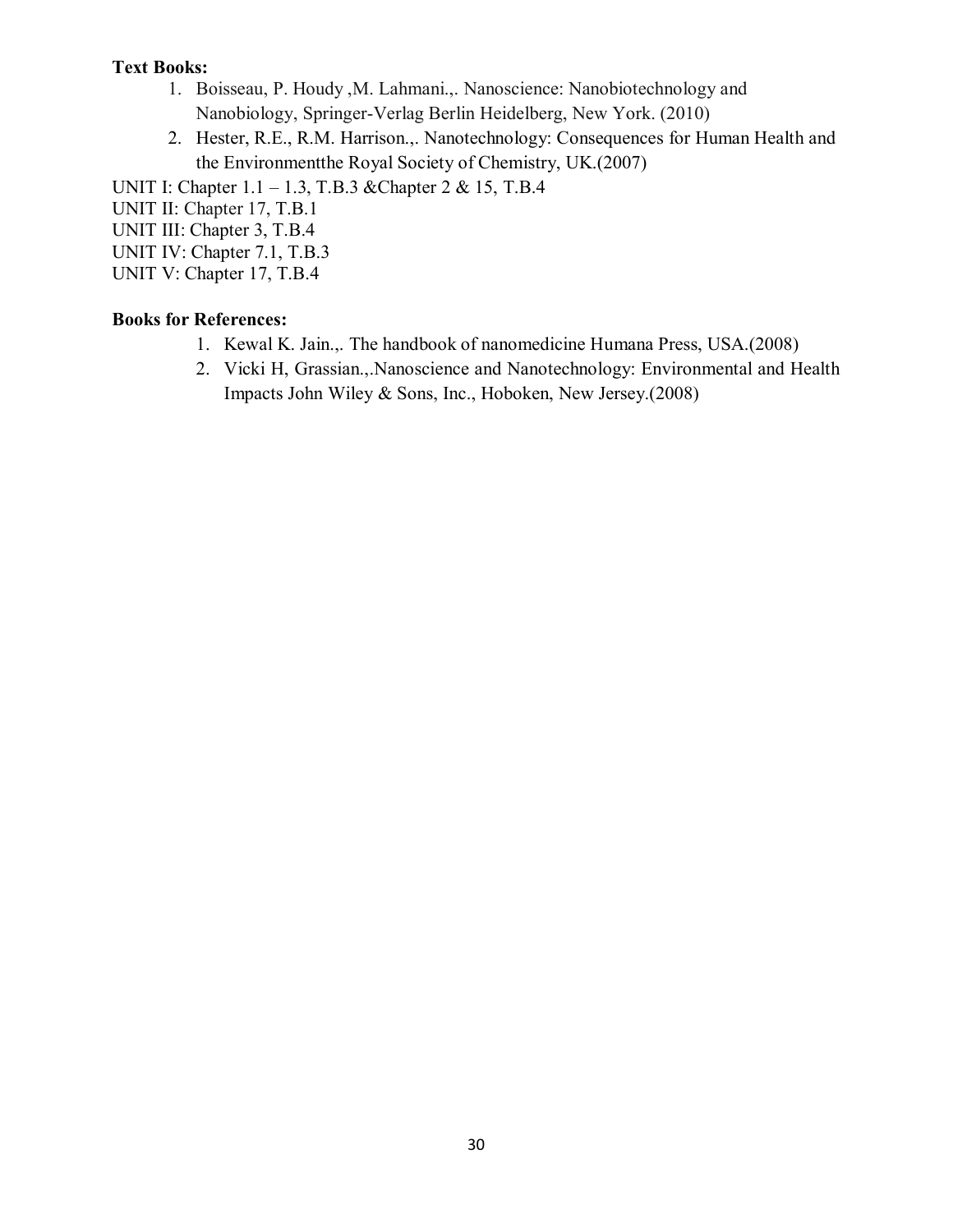# **SEMESTER III: CORE BASED ELECTIVE - III GENETIC TOXICOLOGY**

**Course Code: 14PBT 3CE3** Max. Marks:100 **Hours/week: 6 Internal Marks: 40 Credit: 5** External Marks: 60

# **Objective:**

To understand the basis of knowledge for Genetic Toxicology.

# **UNIT-1:** 18 hours

**Principles of Toxicology-** Intoduction, Mechanisms of Toxicity, ADME + Toxicokinetics, Biotransformation of Xenobiotics -Pharmacokinetics, pharmacodynamics and toxicokinetics of xenobiotic chemicals through the mammalian body - metabolism, principles of Phase I metabolism, oxidation, reduction, hydroysis and the enzymes involved. <sup>#</sup>Cytochrome P450s#.

# **UNIT-2:** 18 hours

**Testing Methods in Genetic Toxicology -** Overview of the diversity of methods ranging from the use of viruses to whole animals to assess the potential genotoxicity of chemicals.<sup>#Th</sup> vitro micronucleus assay, structural numerical changes, centromere and kinetochore staining, binucleate cell assay and measurement of non-disjunction#.

# **UNIT -3:** 18 hours

**Environmental Mutagenesis** - In vitro gene mutation assays, HPRT methods, thymidine kinase (TK) mutations and the value of the mouse lymphoma assay, <sup>#</sup>Detection methods for gene and chromosome changes such as SSCP, RSM, FISH, CGH#.

# **UNIT-4:** 18 hours

**DNA Lesions, Repair and Mutation Induction-** DNA modifications by ionising and non-ionising radiations, Chemically induced lesions, DNA adducts by the alkylating agents, oxidative DNA damage, Lesion and adduct detection methods, 32P postlabelling, comet assay, immunological methods, radiolabelled compounds, mass spectrometry, Replication fidelity, mismatch repair, sensitivity to colorectal cancer. # Base excision repair, Nucleotide excision repair, post-replication and double strand break repair, Repair defective mutations. <sup>#</sup>Human repair syndromes and their implications#.

# **UNIT-5:** 18 hours

**Chemical Carcinogenesis, Epigenetics I**: DNA Methylation, Epigenetics II: # Apoptosis &Peroxisomal Proliferation#- Molecular Toxicology &Toxicogenomics.

# **# #Self-study portion**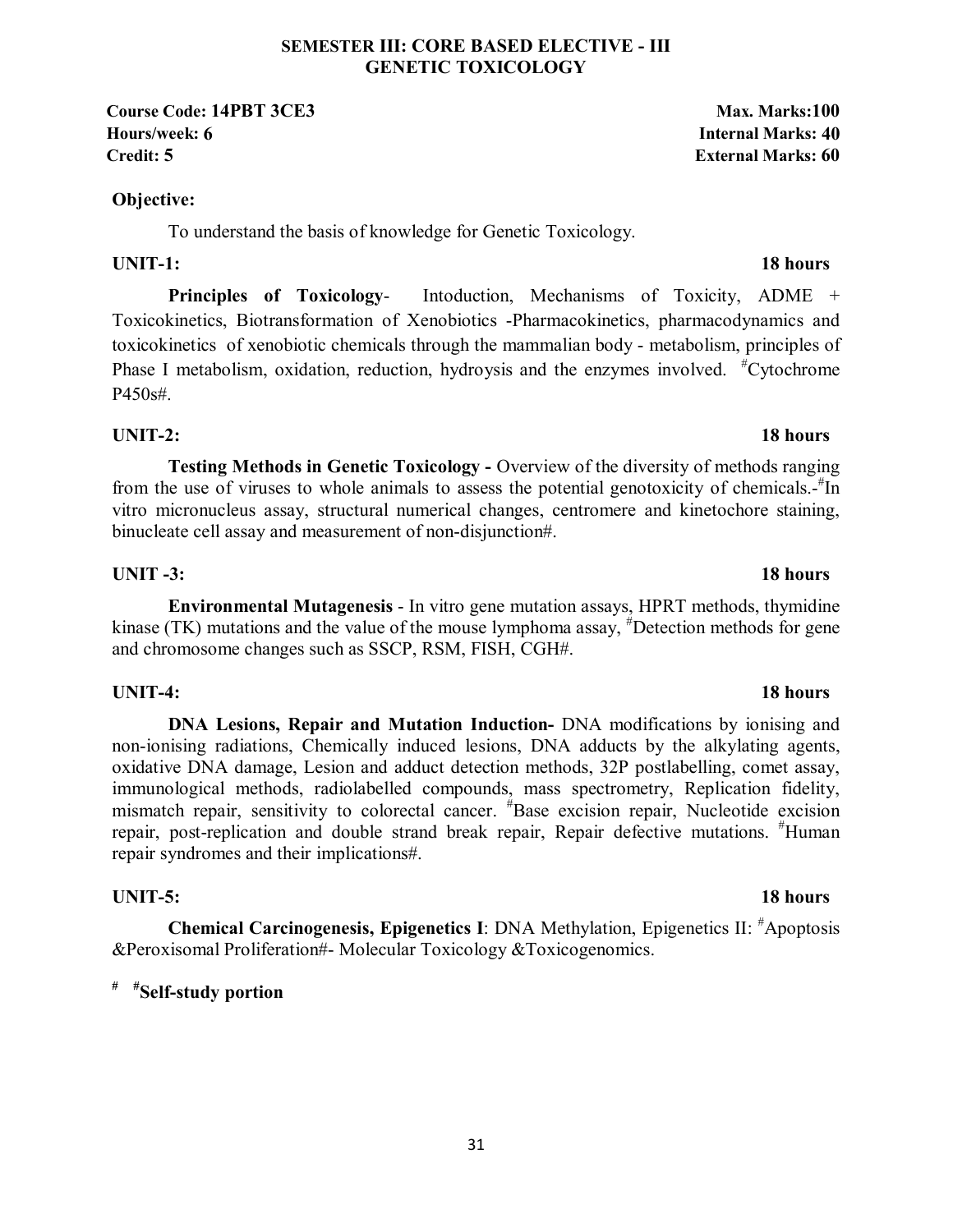- 1. Hartl, D.L and E.W. Jones. Genetics- analysis of genes and genomes.. 6th edition. Jones and Bartlett publishers. (2005).
- 2. M.A. Subramaniyan. Toxicology. MJP Publication. 2004.
- 3. G.S. Miglani. Advance Genetics. Narosa Publishing House. 2004.

UNIT I Chapter  $9, T.B - 2$ UNIT II Chapter 6, T.B-3 UNIT III Chapter 6, T.B-3 UNIT IV Chapter 14, T.B-1 UNIT V Chapter 25, T.B-3

- 1. Daniel Hartland MaryellenRuvolo. Genetics.. Jones & Bartlett Publishers.(2011)
- 2. Gardner, E.J., Simmons, M.J., and Snusted D.P.,. Principles of Genetics, John Wiley and Sons, New York. (1991)
- 3. Karvita B. Ahluwalia, AhluwaliaKarvita B. Genetics.. New Age International.(2009)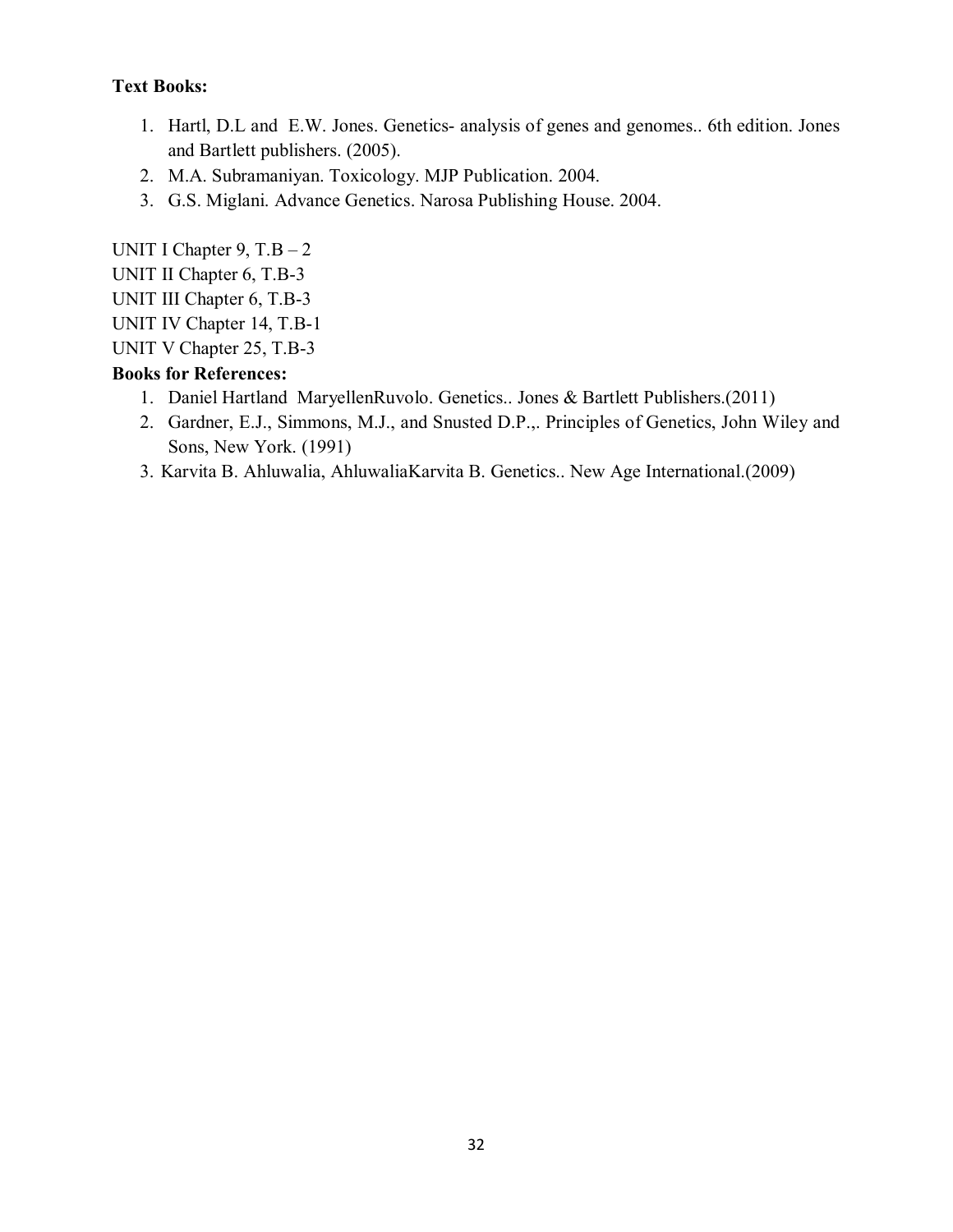### **SEMESTERIII: EXTRA CREDIT – 1 BIOINSTRUMENTATION**

**Course Code: 14PBT3EC1** Max Marks: 100<sup>\*</sup> **Hours/week: -- Internal Marks : --** 

**Credit: 5\* External Marks: 100\***

### **Objectives:**

The objective is to educate the students on the basic principles of instrumentation and applications of the analytical tools of biochemistry.

### **UNITI:**

**Microscopy and Microtome Techniques:** Viscosity – Viscosity of macromolecules, relationship with conformational changes. Electron microscopy – Transmission and Scanning.Scanning Tunneling Microscopy.Specimen preparation for Electron Microscopy freeze, fracture techniques, specific staining of biological materials. Microtome: types, principle and applications.

### **UNITII:**

**Separation Techniques:**Chromatography – Principles of partition chromatography, paper, thin layer, ion exchange and affinity chromatography, gel permeation chromatography, HPLC. Electrophoretic techniques – Principles of electrophoretic separation.Continuous, zonal and capillary electrophoresis, different types of electrophoresis including paper, cellulose, acetate/nitrate and gel.Electroporation, pulse field gel electrophoresis.

### **UNITIII:**

**Centrifugation:**Principles of centrifugation, concepts of RCF, different types of instruments and rotors, preparative, differential and density gradient centrifugation, analytical ultra-centrifugation, determination of molecular weights and other applications, subcellular fractionation.

### **UNITIV:**

**Tracer Techniques:** Radioactive isotope and half life and isotope; Assessing the metabolic pathways - Meselson and Stahl experiment - autoradiography. Counting techniques: Liquid scintillation counting- Photomultiplier tubes- Chemiluminescence and bioluminescence. Green fluorescent protein.

### **UNITV:**

**Spectroscopic Techniques:**Spectroscopy – Concepts of spectroscopy, Visible and UV spectroscopy, Laws of photometry. Beer-Lambert's law, Principles and applications of colorimetry.Principles of UV-Vis- IR- NMR- spectroscopy.

### **Text Books:**

- 1. Canter and Schimmel, Biophysical Chemistry.(1996)
- 2. VatsalaPiramal. Biophysics. D-Dominant Publishers and Distributers. 2005.
- UNIT I Chapter  $10, T.B 2$
- UNIT II Chapter 13, T.B-2
- UNIT III Chapter 11, T.B-2
- UNIT IV Chapter 5, T.B-2

UNIT V Chapter 7, 12 T.B-1

- 1. Glick and Pasternack, Molecular Biotechnology by. ASM Press.(1994)
- 2. Soni, P.L.,. Physical chemistry, S. Chand publications.(2006)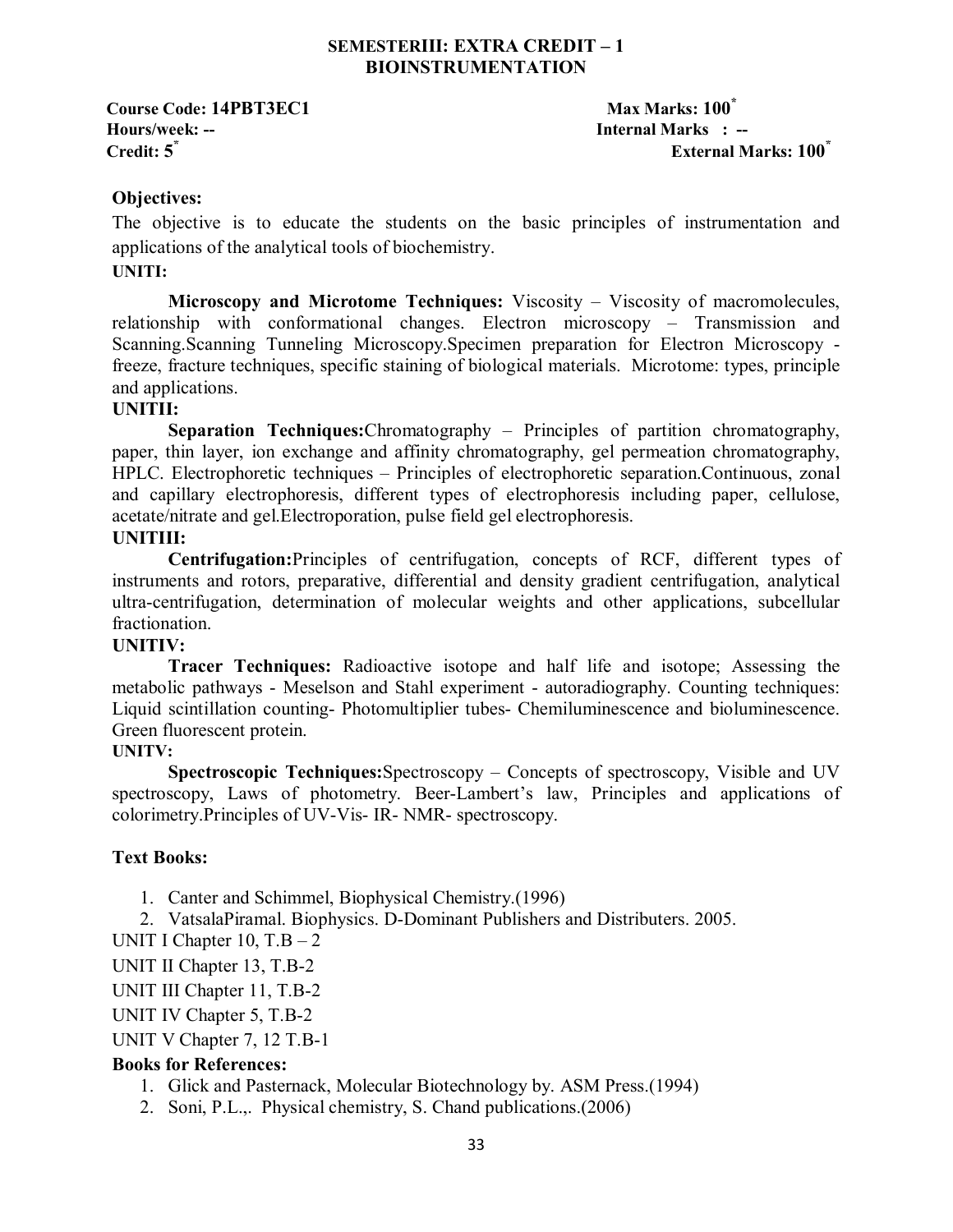### **SEMESTERIV:CORE XIII ENVIRONMENTAL BIOTECHNOLOGY**

**Course Code: 14PBT4C13** Max Marks: 100 **Hours/week: 6 Internal Mark: 40 Credit: 5 External Marks: 60**

### **Objectives:**

To study the principles of microbiological treatment technologies to clean up polluted environments and to create valuable resources for the human society.

## **UNIT I:** 18 hours

**Global Environmental Problems:** Greenhouse effect and global warming: Greenhouse gases – Measures to control greenhouse effect; The problem of ozone: Depletion of ozone – ozone hole– effect of ozone depletion – Measures to control ozone depletion: # Acid rain: Development of acid rain  $-\text{effect}$  of acid rain<sup>#</sup>  $-M$ easures to control acid rain: Environmental sustainability and biotechnology.

 **Environmental Pollution**: Origin of pollution; Classification and nature of Environmental Pollutants; Industrial pollutions. Overview of Noise pollution.# Radiation Pollution Types and possible hazards of radioactive substances; "Soil Pollution - Waste land formation.Impact of Dams, Loss of soil fertility#.

### **UNIT III:** 18 hours

**Waste water management***:* Need for water management, measurement and sourceswater pollution. Waste water treatment: waste water collection, #physico-chemical properties of waste water, physical, chemical and biological treatment processes. activated sludge, oxidation ditches, trickling filter, rotating discs, rotating drums, oxidation ponds. \*Anaerobicdigestion, anaerobic filters, up flow anaerobic sludge blanket reactors<sup>#</sup>. Biotechnology in tannery, dairy, distillery, textile, pulp, paper and Antibiotic industries effluent treatment.

### **UNIT IV:** 18 hours

**Xenobiotic:**Ecological considerations, degradative plasmids; hydrocarbons, substitutedhydrocarbons, oil pollution, surfactants, pesticides# biopesticides; bioremediation of contaminated soils and wastelands.Phytoremediation: degradation of xenobiotic by plants.

## **UNIT V:** 18 hours

**Environmental Quality Assessment and Monitoring:** Quality of environment for life on earth and man - Deterioration of environmental quality with reference to anthropogenic impact;<sup>#</sup>Methods of assessment of environmental quality<sup>#</sup>; Impacts of genetically engineered microbes, plants and animals.

## **# #Self-study portion**

### **UNITII:** 18 hours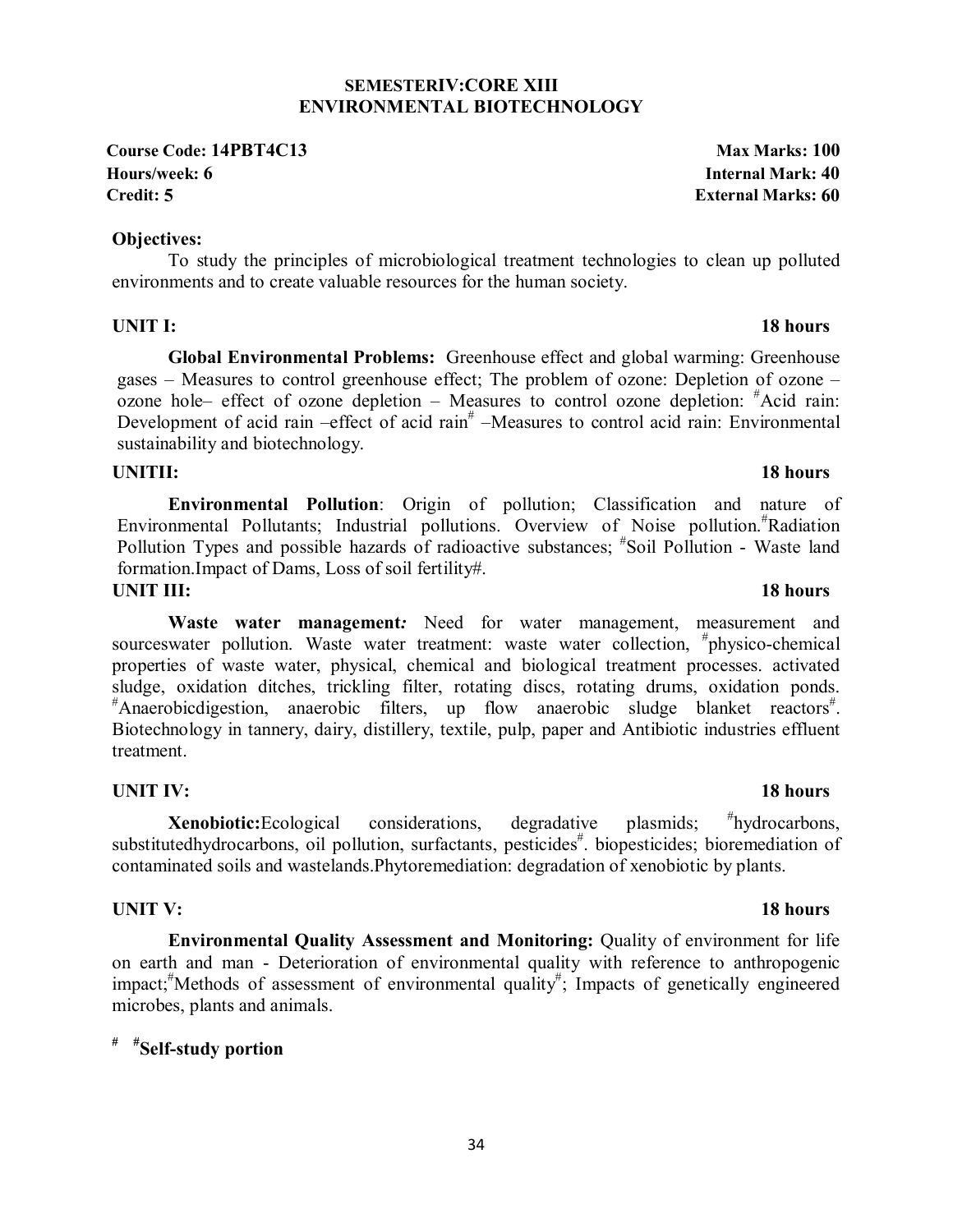T.B. 1. K.C. Agrawal. Environmental Biotechnology, Nidhi Publishers (India), Bikaner. 2004.

T.B. 2.Pradipta K. Mohapatra. Environmental Biotechnology, I.K. International Publishing House Pvt. Ltd. 2008.

UNIT I Chapter I, T.B.1 UNIT II Chapter II and III, T.B.1 UNIT III Chapter VIII and IX, T.B.1 UNIT IV Chapter XIII, T.B.1 UNITV Chapter I, T.B.2

- 1. Abbasi S.A and E Ramaswami,. Biotechnological Methods of Pollution Control. Universities Press. (2004)
- 2. Allsopp D. and K.J. Seal.. Introduction to Biodeterioration by, ELBS/Edward Arnold. (2005)
- 3. Bruce Rittmann and Perry McCarty.,. Environmental Biotechnology: Principles and Applications. McGraw Hill.(2001)
- 4. Cunninghum WP and BW Saigo,. Environmental Science (5th Edition). McGraw Hill. (1999)
- 5. De Wiley A.K..,. Environmental chemistry, Eastern Ltd. NewDelhi. (2001)
- 6. Gray N F.,. Biology of wastewater Treatment.. McGraw Hill. (2004)
- 7. Hans JoachinJordening and Josef Winter.,. Environmental Biotechnology Concepts and Applications.Winter-VCH. (2005)
- 8. Nicholas P,. Biotechnology for Wastewater Treatment. Prentice Hall Of India. (2001)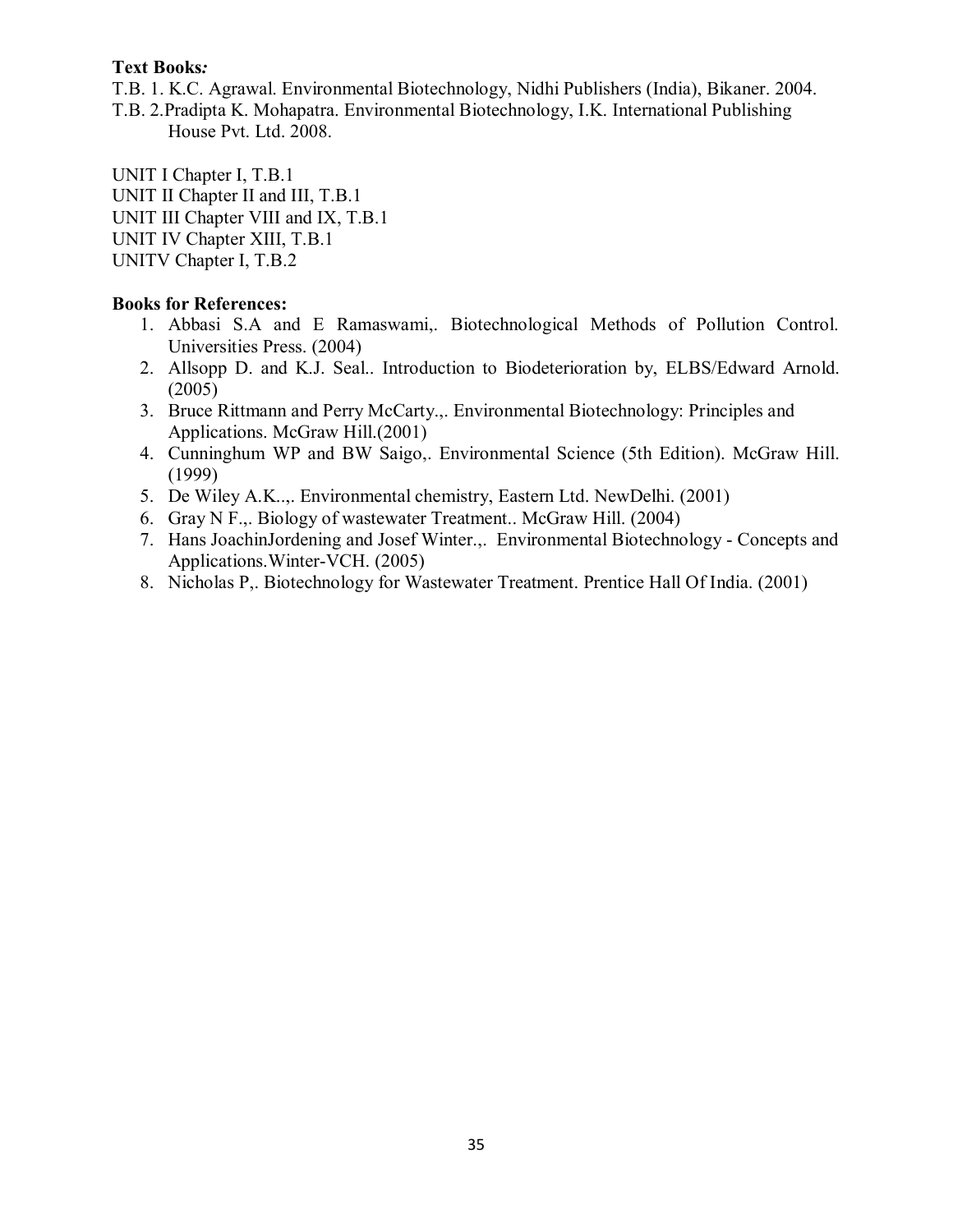### **SEMESTERIV:CORE XIV PHARMACOGNOSY AND PHARMACOLOGY**

**Course Code: 14PBT4C14 Max. Marks:100 Hours/week: 6 Internal Marks: 40 Credit: 5 External Marks: 60**

### **Objective:**

To understand the pharmacokinetics and pharmacodynamics of drugs and pharmaceutical industry.

### **UNITI:** 18 hours

**Pharmacognosy:** Definition history and scope of Pharmacognosy including indigenous system of medicine. Classification of drugs of natural origin.Occurrence, distribution, # organoleptic evaluation, # microscopical evaluation and Biological evaluation#.

## **UNITII:** 18 hours

**Introduction to Medicinal plant**: Cultivation, collection and processing of Herbal drugs, Cultivation and utilization of Medicinal and Aromatic plants in Indian trends in Medicinal and aromatic plants#.

### **UNITIII:** 18 hours

Secondary metabolites: Structure and Classification, Synthesis, <sup>#</sup>Extraction and Isolation of Alkaloids#, Flavonoids,Terpenoids,Saponins. Dietary sources and its significance.

## **UNITIV:** 18 hours

**Basic Pharmacology:** Introduction to Pharmacology, Sources of Drugs, Dosage forms and routes of administration and drug delivery system; Mechanism of action, drug receptors and cellular signaling systems ;Combined effect of drugs,  $*$ Factors modifying drug action, tolerance and dependence#; Pharmocogenetics.

## **UNITV:** 18 hours

**Pharmacokinetics:** Absorption – Structure of cell membrane, Gastro-intestinal absorption of drugs, Mechanism of drug absorption, Absorption of drug from non-per oral routes. Distribution, Metabolism – Phase-I, and Phase-II reactions,  $*$ Excretion of drugs, Principles of basic and clinical Pharmacokinetics<sup>#</sup>.

# **# #Self study portion**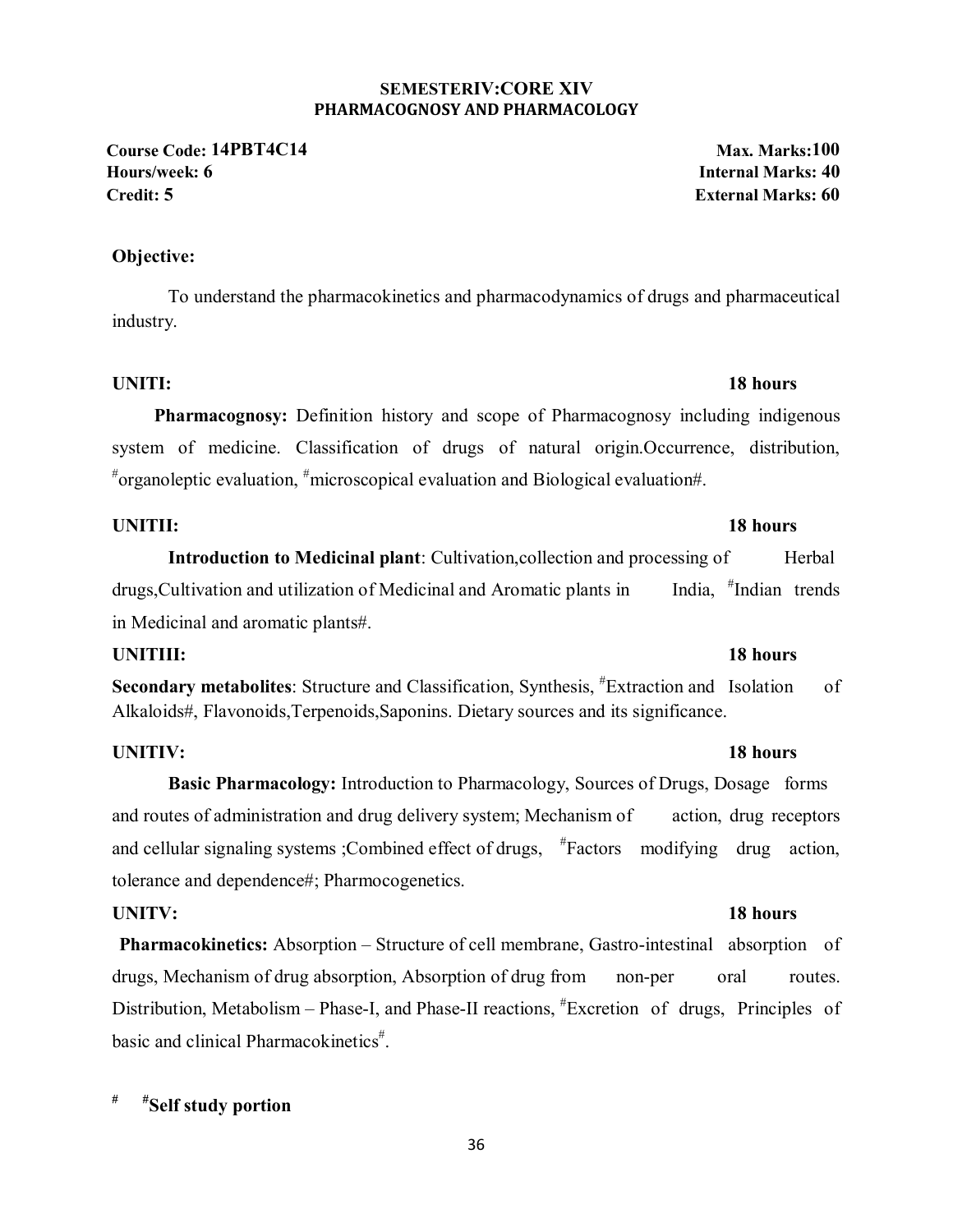1. A textbook of Pharmacology For Nurses By PadmajaUdaykumar ,Thearora medical book publishers Pvtltd.(2005).

UNIT1:TB :1 Section 1.1 To 1.5 UNIT2: TB:1Section 1.1 To 1.5 UNIT3: TB :1Section 5 UNIT4: TB:1Chapter7,9 UNIT5: TB:1, Chapter 11

- 1. Kokate, C.K. and S.B.GokhaleAText book of Pharmacognosy, $6<sup>th</sup>$  Edition ,NiraliPrakashan.(2009)
- 2. Satoskar, R.S. and S.D. BhandarkarPharmacology and Pharmacotherapeutics, 20<sup>th</sup> Edition, Popular Prakashan.(2010)
- 3. Tripathi, K.D. Essentials of Medical Pharmacology 6<sup>th</sup> Edition, Jaypee Publications.(2012).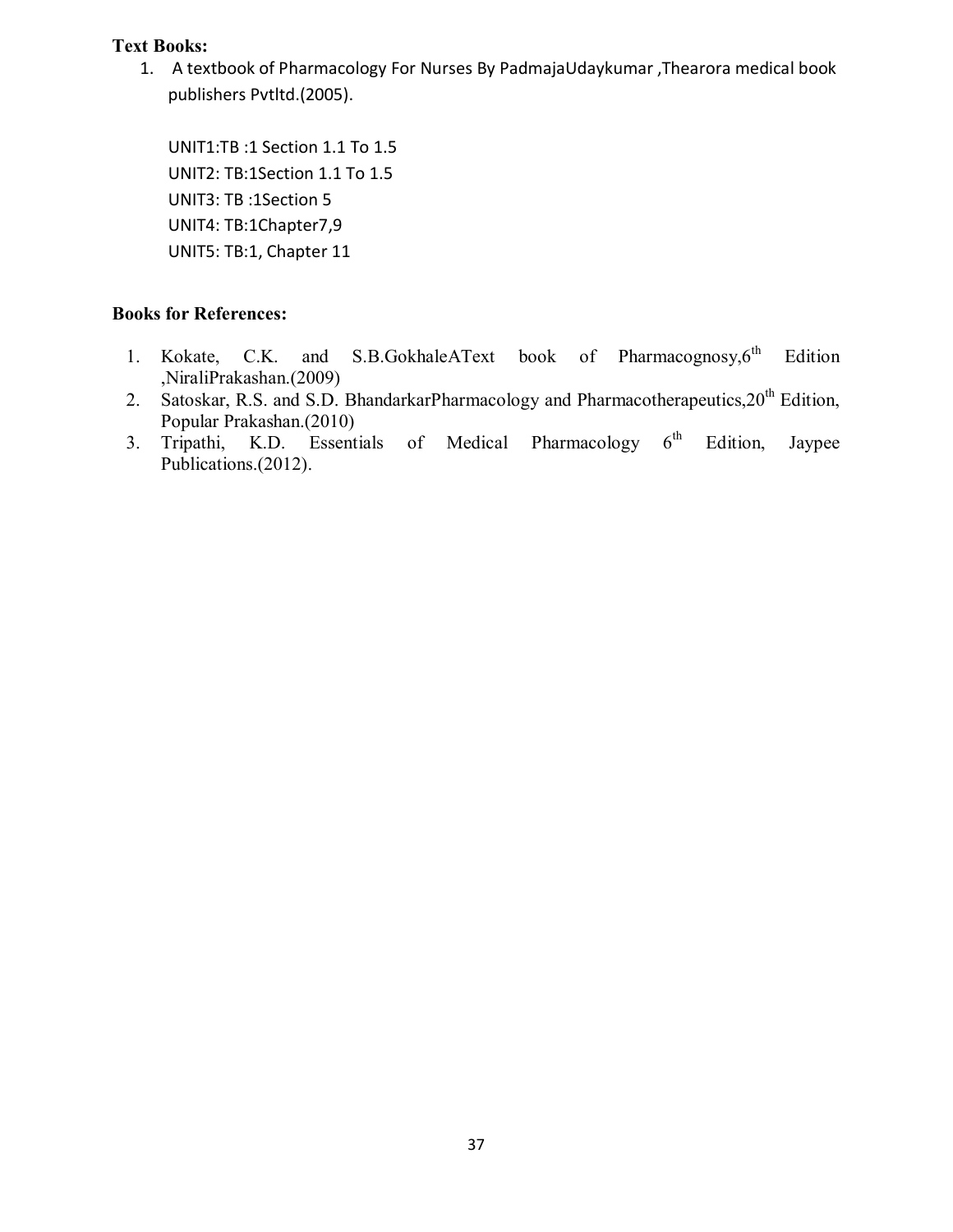## **SEMESTER IV: EXTRA CREDIT – II RESEARCH METHODOLOGY, IPR AND BIOSAFETY**

**Course Code: 14PBT 4EC2** Max Marks : 100<sup>\*</sup> **Hours/week: -- Internal Marks: -- Credit: 5**\* **External Marks: 100\***

### **Objective:**

Students get an idea about the advantages and disadvantages of biotechnologicalapplications, ethical implications, and intellectual property rights.

**Research Concepts And Data Collection**: Definition of Research, Qualities of Researcher, Components of Research Problem, Various Steps in Scientific Research, Types of Research; Hypotheses Research Research Reports: Structure and Components of Research Report, Hierarchy of funding agencies in India and their operations.

## **UNITII:** 18 hours

**Model Organisms in Biology**: definition of model organism and research resources – classification of model organisms. Non-human mammalian models – mouse *(Musmusculus)*; Non-mammalian models – Bacteria (*Escherichia coli*), Viruses (T4 and Lambda Bacteriophage), Yeast (*Saccharomyces cerevisae*), Fruit fly *(Drosophila melanogaster)*.

## **UNITIII:** 18 hours

**Introduction to ethics/bioethics:** Framework for ethical decision making; biotechnology and ethics – biotechnology in agriculture and environment: benefits and risks – benefits and risks of genetic engineering – ethical aspects of genetic testing – ethical aspects relating to use of genetic information – genetic engineering and biowarfare.

## **UNITIV:** 18 hours

**Introduction to Biosafety**:Biosafetyissues in biotechnology – risk assessment and risk management – safety protocols: risk groups – biosafety levels – biosafety guidelines and regulations (National and International) – operation of biosafety guidelines and regulations – types of biosafety containments.

## **UNITV:** 18 hours

**Introduction to intellectual property rights and types**: patents, copy rights, trade marks, design rights, geographical indications – importance of IPR – patentable and non patentables – patenting life – legal protection of biotechnological inventions – world intellectual property rights organization (WIPO).

## **UNITI:** 18 hours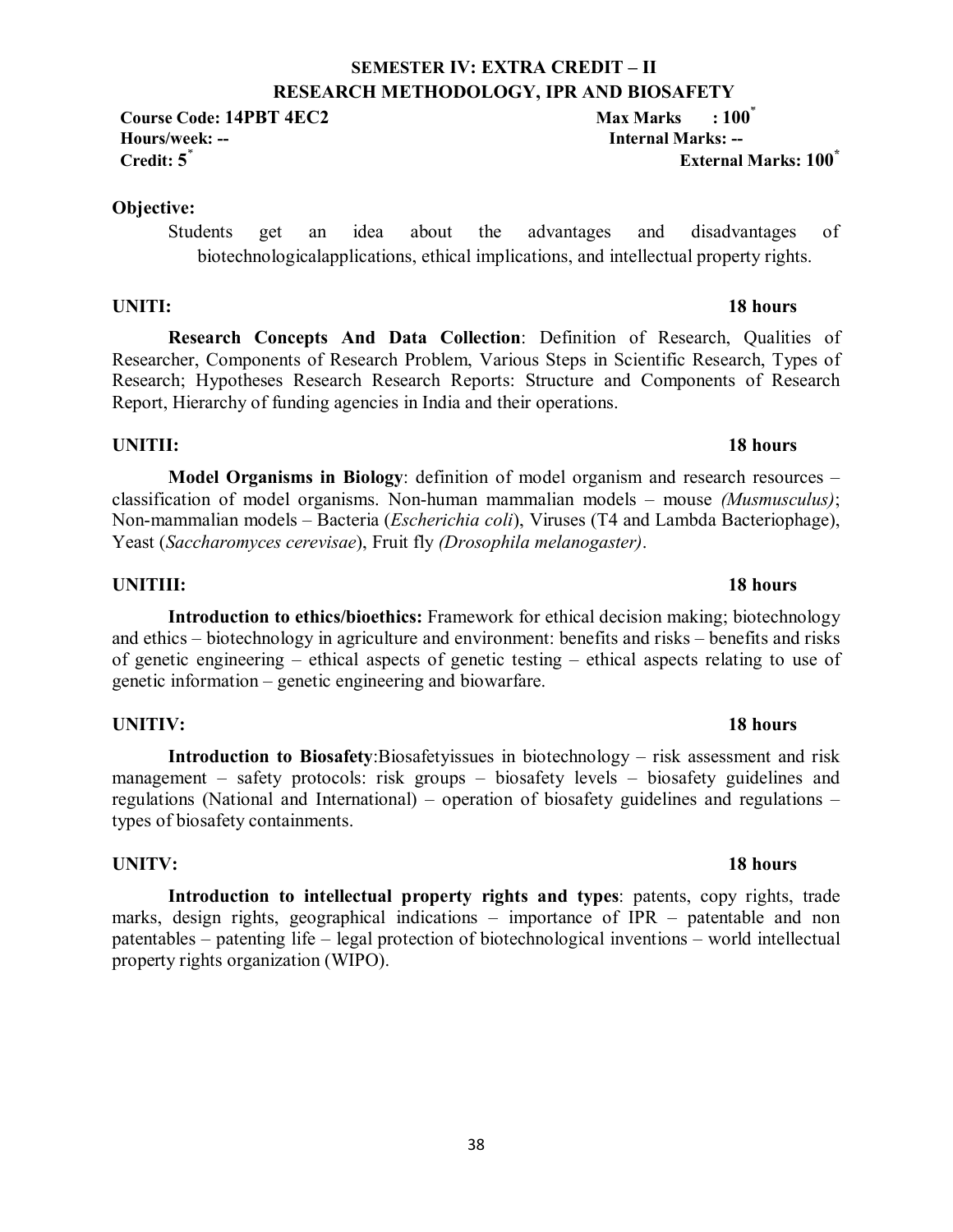- T.B. 1. C. R. Kothari. Research Methodology Methods and Techniques, New Age International Pvt. Ltd Publishers, New Delhi, 2004.
- T.B. 2.M.K. Sateesh, Bioethics and Biosafety, International Publishing House Pvt. Ltd. 2008.

UNIT I Chapter I – III, T.B. 1 UNIT II Chapter IV, T.B. 1 UNIT III Chapter I, VII & XIX, T.B. 2 UNIT IV Chapter VII, T.B. 2 UNIT V Chapter XV & XVI, T.B.2

- 1. Beier F.K., Crespi R.S., and Straus T., Biotechnology and Patent protection, Oxford and IBH Publishing Co. New Delhi. (2007).
- 2. Jeffrey M. Gimble,. Academia to Biotechnology, Elsevier, Academic Press.(2006)
- 3. Jose Cibelli, Robert P. lanza, Keith H. S. Campbell, Michael D.West,. Principles of cloning, Academic Press.(2002)
- 4. Martin. M.W. and Schinzinger.R., (2003). Ethics in engineering,. III Edition, Tata McGraw-Hill, New Delhi. 2006
- 5. Sasson A,. Biotechnologies and Development, UNESCO Publications.
- 6. Biosafety issues related to transgenic crops DBT guidelines, Biotech Consortium India Limited, New Delhi.(2002)